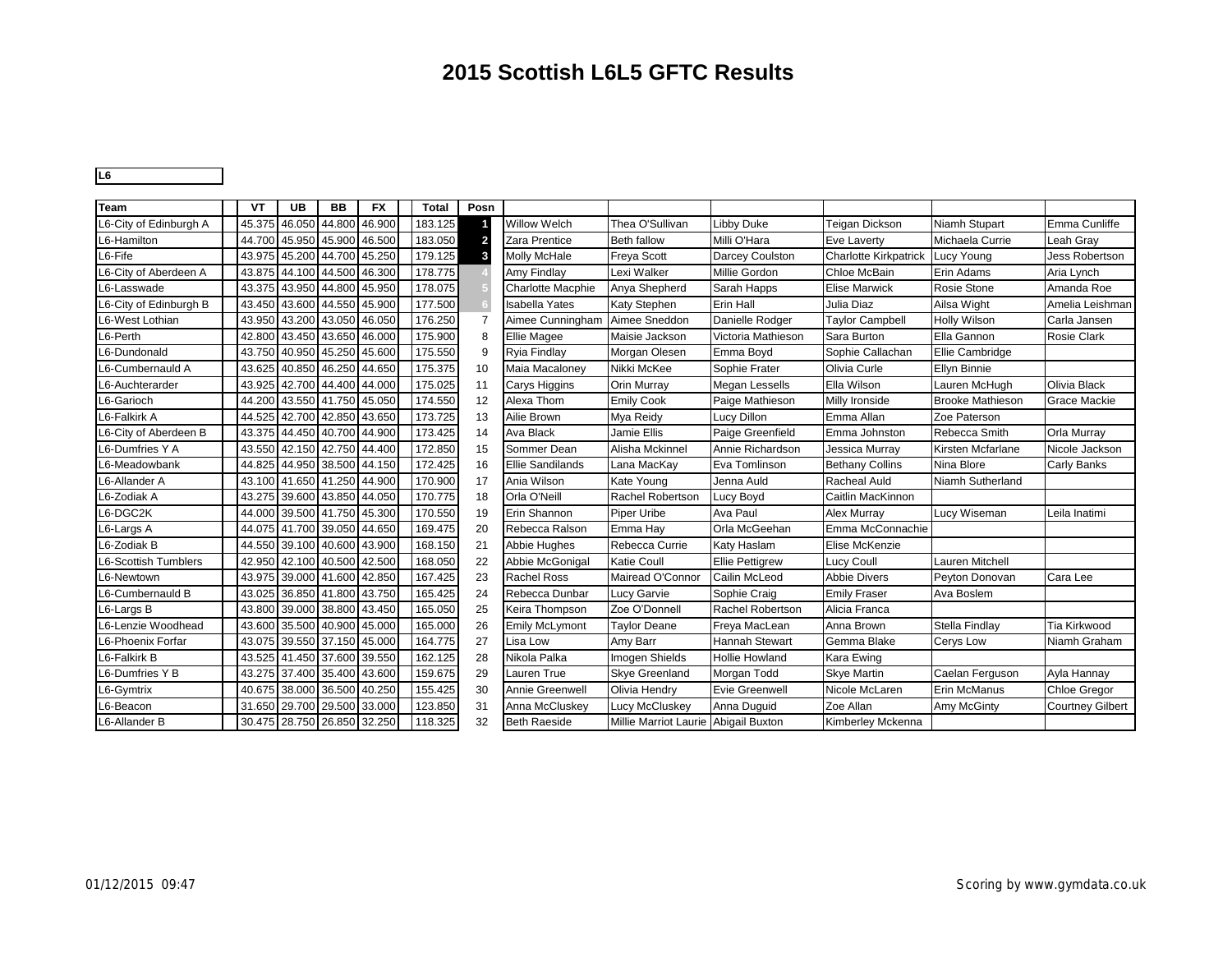#### **2015 Scottish L6L5 GFTC Results**

**L5** 25

| Team                   | VT | UB | BB | <b>FX</b>                   | Total   | Posn            |                          |                        |                       |                                    |                       |  |
|------------------------|----|----|----|-----------------------------|---------|-----------------|--------------------------|------------------------|-----------------------|------------------------------------|-----------------------|--|
| L5-Hamilton A          |    |    |    | 33.850 33.950 35.150 34.400 | 137.350 |                 | <b>Carly Fisher</b>      | Lucy Mutch             | <b>Beth Jardine</b>   | Jenna Grant                        | Naomi Chin            |  |
| L5-Fife                |    |    |    | 33.400 32.550 33.750 34.050 | 133.750 |                 | <b>Bella Ryce</b>        | <b>Chloe Marwick</b>   | Hannah Wood           | <b>Emma Struthers</b>              | <b>Holly Gordon</b>   |  |
| L5-Garioch             |    |    |    | 33.950 32.900 32.850 33.850 | 133.550 | 3               | Kirsten Wood             | Olivia Allan-Cook      | Faye Mark             | Natasha Masson                     | Savannah Cordiner     |  |
| L5-Zodiak              |    |    |    | 34.050 32.800 30.650 34.350 | 131.850 |                 | <b>Daisy Winskill</b>    | <b>Carys Cassells</b>  | Samantha Honeyman     | <b>Maia Clark</b>                  |                       |  |
| L5-Allander A          |    |    |    | 34.750 31.100 31.950 33.900 | 131.700 |                 | Leanne Harle             | Abbey Orr              | <b>Beth McMichael</b> | <b>Holly Richardson</b>            |                       |  |
| L5-West Lothian        |    |    |    | 33.650 31.850 32.500 33.350 | 131.350 |                 | Niamh Llewellyn          | <b>Unnam Chaudry</b>   | <b>Tiree Burchill</b> | Jessica Heeps                      | Sophie Widdowson      |  |
| L5-City of Edinburgh A |    |    |    | 33.900 32.150 31.350 33.800 | 131.200 |                 | Ellie Heap               | Hannah Rutherford      | Emma Richards         | <b>Katy Coats</b>                  | Rowan Irvine          |  |
| L5-City of Aberdeen A  |    |    |    | 33.950 32.200 32.100 32.700 | 130.950 | 8               | Millie McKenzie          | Robyn Low              | Emma Kelsey           | Katie Davie                        | Abigail Wilson        |  |
| L5-City of Edinburgh B |    |    |    | 34.150 30.900 32.250 33.250 | 130.550 | 9               | Kyra Thorpe              | Lauren Lee             | Jodi White            | Kirsten Ede                        | Yasmin Ali            |  |
| L5-Hamilton B          |    |    |    | 32.100 31.050 33.850 33.000 | 130.000 | 10 <sup>1</sup> | Laura McDougall          | Leona Kelly            | Katie Frame           | Emma Sutherland                    | Nadine Ward           |  |
| L5-Cumbernauld         |    |    |    | 32.700 31.900 31.250 33.500 | 129.350 | 11              | Niamh O'Rourke           | <b>Millie Bell</b>     | Isabella Knox         | Amy Levett                         |                       |  |
| L5-Dundonald           |    |    |    | 33.650 33.050 28.550 34.050 | 129.300 | 12              | Imogen Tribe             | Katie Cain             | Eve Bennie            | <b>Bonnie Milliken</b>             | <b>Lauren Birtles</b> |  |
| L5-Lasswade            |    |    |    | 33.550 32.200 28.150 34.500 | 128.400 | 13              | Jenni Fearnley           | Alex Grieve            | Rebecca Leslie        | Zara Baillie                       | <b>Alex McInnes</b>   |  |
| L5-Meadowbank          |    |    |    | 33.150 32.600 29.350 32.900 | 128.000 | 14              | Aimee Rendall            | Maya Thornton          | Emma Calder           | Oakleigh Robertson                 | Ciara Miller          |  |
| L5-DGC2K               |    |    |    | 32.850 32.350 28.800 33.150 | 127.150 | 15              | <b>Elspeth Scott</b>     | <b>Charlie Scott</b>   | Hannah Blakeman       | Aimee Boath                        | Nina Rodger           |  |
| L5-Lenzie Woodhead A   |    |    |    | 32.450 28.650 31.550 33.400 | 126.050 | 16 <sup>1</sup> | Janie Evans              | Lucy Reilly            | Eva Coleman           | Amy Smith                          |                       |  |
| L5-City of Aberdeen B  |    |    |    | 34.400 29.050 28.900 33.450 | 125.800 | 17 <sup>1</sup> | Leah Graham              | Nia Morrison           | Laura Jack            | Nikalya Cruden                     |                       |  |
| L5-Arbroath            |    |    |    | 34.800 31.050 27.500 32.150 | 125.500 | 18              | <b>Lucy Hopper</b>       | <b>Milly Cresswell</b> | Rachel Murphy         | <b>Taylor McColl</b>               | Eve Swan              |  |
| L5-Auchterarder        |    |    |    | 33.300 31.200 28.200 31.550 | 124.250 | 19              | Anna Warren              | Chloe Bain             | Ailie Kinnear         | <b>Heather Buchanan</b>            | Arrianne McCrosson    |  |
| L5-Perth               |    |    |    | 32.700 27.850 29.750 32.200 | 122.500 | 20              | Katie Young              | <b>Willow Murray</b>   | <b>Chloe Nixon</b>    | <b>Ruth Menmuir</b>                |                       |  |
| L5-Beacon              |    |    |    | 33.650 30.500 28.000 30.050 | 122.200 | 21              | Sorcha Florence          | Olivia Kane            | Clara Kerr            | Amber Greig                        | Iona Wilson           |  |
| L5-Fyrish              |    |    |    | 33.750 28.250 28.000 30.450 | 120.450 | 22              | Mairi McNaught           | <b>Kirsty Fraser</b>   | Sophie Bath           | Darcie Houston                     | Ellie McKintosh       |  |
| <b>L5-Dumfries Y</b>   |    |    |    | 33.350 30.250 24.600 32.150 | 120.350 | 23              | Annabel King             | Kayla Hudson           | Jade Handleigh        | <b>Emily Richardson</b>            | Hana King             |  |
| L5-Allander B          |    |    |    | 32.200 30.000 27.150 30.750 | 120.100 | 24              | <b>Eilidh McCafferty</b> | Lola Wilson            | Mia Glegg             | Lauren MacKenzie                   | Emma Raeside          |  |
| L5-Lenzie Woodhead B   |    |    |    | 31.400 26.950 26.100 30.450 | 114.900 | 25              | Rachel MacLean           | Anna Meechan           | Kirsty O'Donnell      | Maisie Bradley-Hurst Hannah Little |                       |  |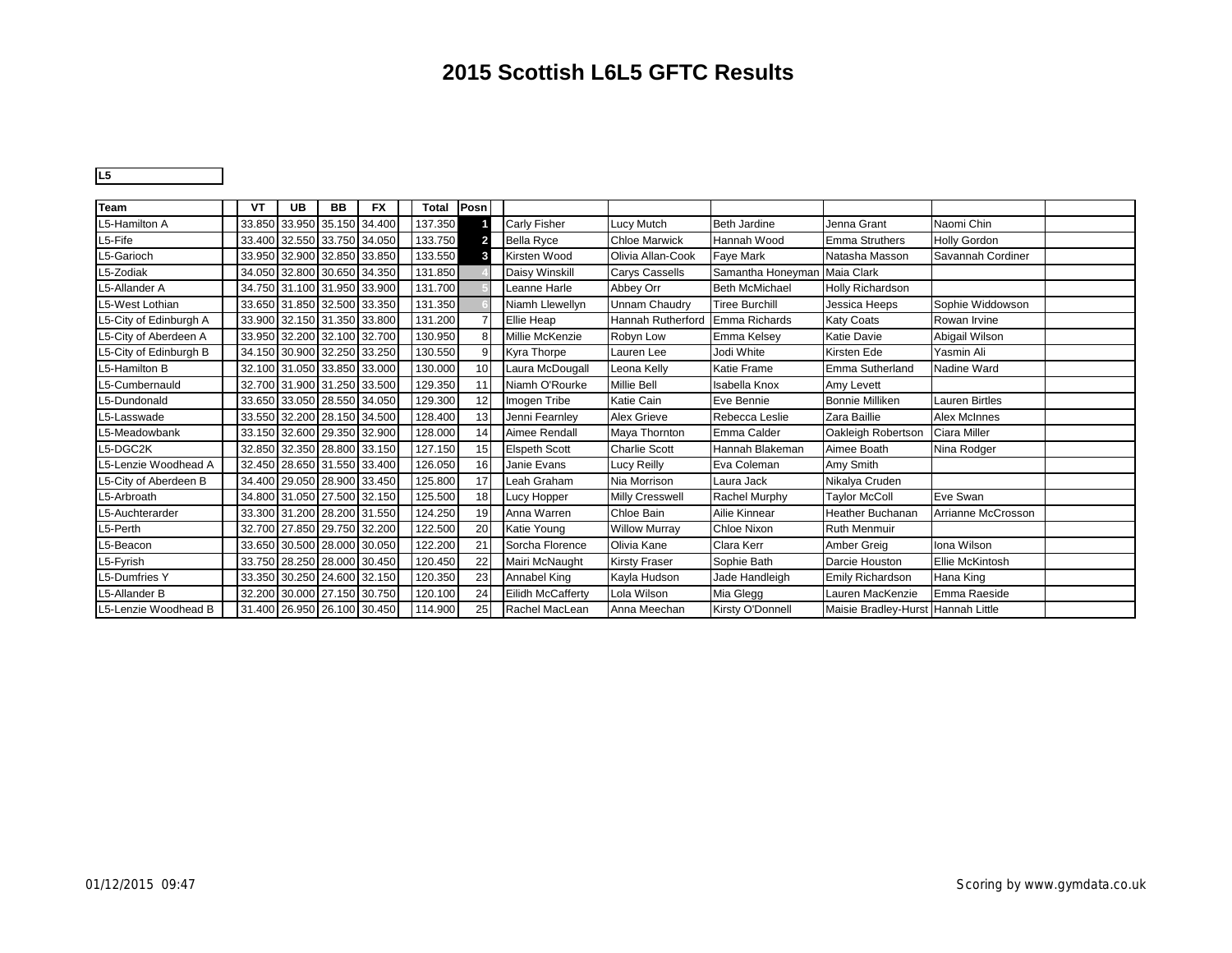### **2015 Scottish L6L5 GFTC Results**

**GFTC** 15

| Team                          | VT | UB | BB | <b>FX</b>                   | <b>Total</b> | Posn            |                                    |                         |                       |                          |                       |  |
|-------------------------------|----|----|----|-----------------------------|--------------|-----------------|------------------------------------|-------------------------|-----------------------|--------------------------|-----------------------|--|
| GFTC-Dundee                   |    |    |    | 37.800 33.800 34.500 34.800 | 140.900      |                 | Sofia Ramzan                       | <b>Hayley Bell</b>      | Rosa Holm-Huxley      | Sarah McKenzie           | Rebecca Farningham    |  |
| <b>GFTC-Garioch A</b>         |    |    |    | 38.850 33.300 31.800 35.400 | 139.350      |                 | Isabella Tolometti                 | Megan Wright            | <b>Erin Fraser</b>    | Teagan Batho             | <b>Brooke Masson</b>  |  |
| <b>GFTC-Largs A</b>           |    |    |    | 38.450 32.400 32.550 35.600 | 139.000      |                 | Louise McColgan                    | <b>Kacey Morrison</b>   | Anna Hollins          | Lucia Coggins            |                       |  |
| <b>GFTC-City of Glasgow</b>   |    |    |    | 36.750 30.900 35.450 35.050 | 138.150      |                 | Gaynor McGiffen                    | Cara Kennedy            | Megan Morrison        | Cara McDickom            |                       |  |
| <b>GFTC-West Lothian</b>      |    |    |    | 37.600 28.950 32.050 33.950 | 132.550      |                 | Lucy Orr                           | Lauren McCormack        | Anna Cameron          | Isla Rayburn-Potter      | <b>Ellie Russell</b>  |  |
| GFTC-Meadowbank               |    |    |    | 37.400 26.150 30.400 33.450 | 127.400      |                 | Lauren Thomson                     | Carly MacFadden         | Lucy MacFadden        | Lucy McManus             | <b>Molly Clark</b>    |  |
| <b>GFTC-Garioch B</b>         |    |    |    | 36.800 26.750 29.700 32.300 | 125.550      |                 | Leah Reid                          | Daisy Willcocks         | Joanne Lowe           | Leandra Gray             | <b>Emily Morrison</b> |  |
| GFTC-Fife                     |    |    |    | 34.750 26.250 30.550 30.800 | 122.350      | 8               | Nadia Gibson                       | Lisa Chandler           | Olivia Young          | Eve Bremner              | <b>Brooke Abel</b>    |  |
| GFTC-Hamilton                 |    |    |    | 34.100 25.750 30.650 31.200 | 121.700      | 9               | Kennedi Foster                     | <b>Eilidh Gorrell</b>   | <b>Grace Muir</b>     | Caitrun Darroch          | Georgie Miller        |  |
| GFTC-Auchterarder             |    |    |    | 35.950 27.050 25.050 30.200 | 118.250      | 10 <sup>1</sup> | <b>Lilly Roy</b>                   | Daisy Morby             | <b>Isobel Findlay</b> | Hannah Courcha           | April Heggie          |  |
| <b>GFTC-City of Edinburgh</b> |    |    |    | 34.150 22.900 29.550 31.400 | 118.000      |                 | Margret Bjarnadottir Annabel Thain |                         | Carly McPhillips      | Lalita Hirani            | Amelia Leslie         |  |
| GFTC-Zippys                   |    |    |    | 36.050 23.950 28.250 28.950 | 117.200      | 12 <sub>1</sub> | <b>Crystelle Lake</b>              | Katie Cowan             | Lara Bardelli         | Rebecca Fraser           | Sara Herbert-Ruiz     |  |
| GFTC-Largs B                  |    |    |    | 31.800 24.000 27.350 32.350 | 115.500      | 13              | <b>Chloe Ashmead</b>               | <b>Scarlett Thomson</b> | Eilidh Crangle        | <b>Charlotte Peacock</b> | Sofia Karnejenko      |  |
| GFTC-Beacon                   |    |    |    | 34.600 20.100 23.750 28.950 | 107.400      | 14              | <b>Heather Gault</b>               | Ailsa Gault             | Kira McRobb           | <b>Mhairi Greig</b>      |                       |  |
| <b>GFTC-City of Aberdeen</b>  |    |    |    | 23.150 5.350 9.250 10.500   | 48.250       | 15              | <b>Ellie Black</b>                 | <b>Kirsty Fowler</b>    |                       |                          |                       |  |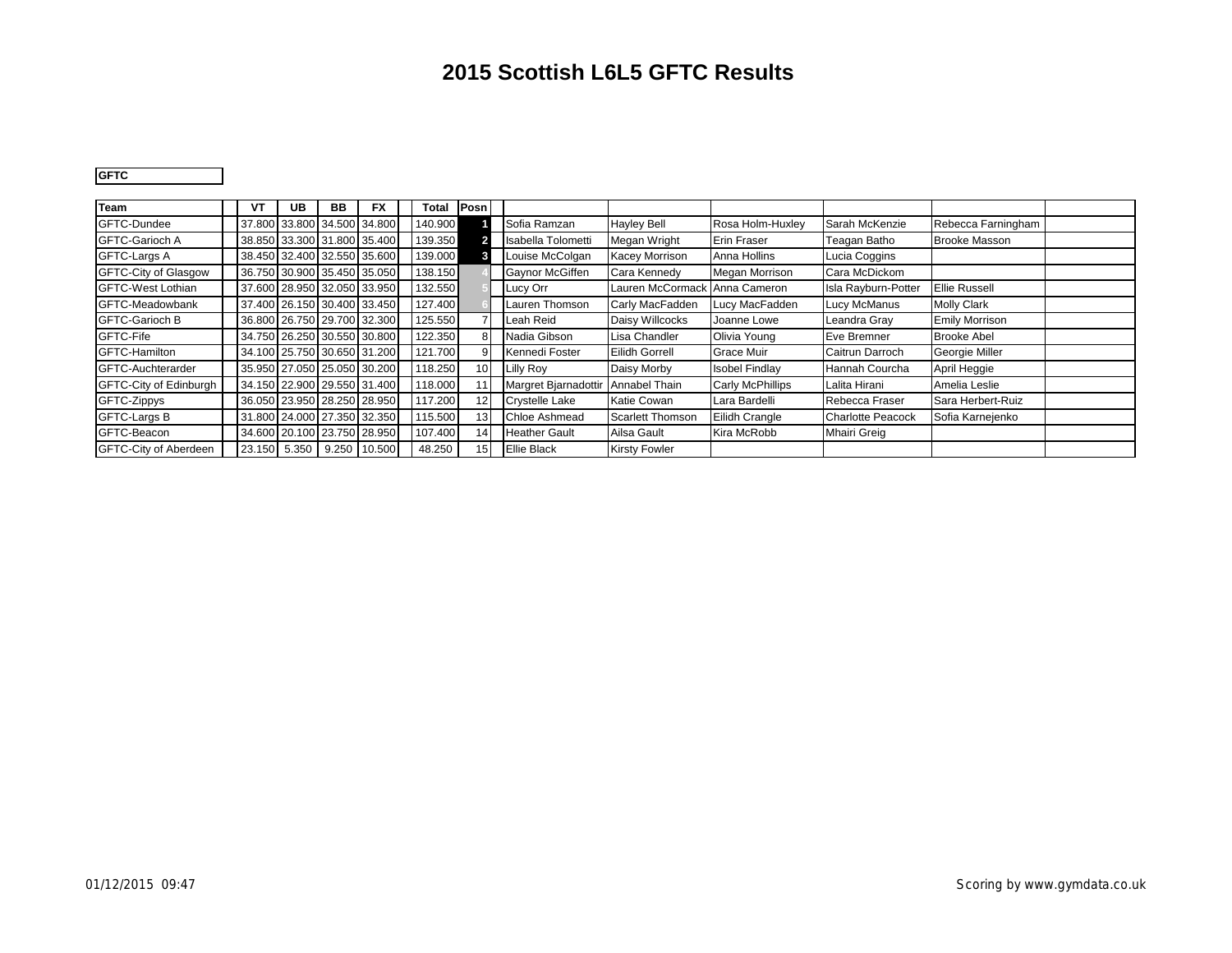### **Women's Artistic**











L6

| l No             | <b>Name</b> |             | Club              | <b>Team</b>            | Comp           | D   | <b>VT</b> |                |       | D   | <b>UB</b> |                 | D   | <b>BB</b> |                | D   | <b>FX</b> |              |     | AA     |                |     |
|------------------|-------------|-------------|-------------------|------------------------|----------------|-----|-----------|----------------|-------|-----|-----------|-----------------|-----|-----------|----------------|-----|-----------|--------------|-----|--------|----------------|-----|
| 168              | Emma        | Cunliffe    | City of Edinburgh | L6-City of Edinburgh A | L6             | 3.0 | 11.525    |                |       | 3.1 | 12.050    |                 | 3.1 | 11.450    | $20 =$         | 3.1 | 11.700    |              | $=$ | 46.725 |                |     |
| 172              | Taylor      | Campbell    | West Lothian      | L6-West Lothian        | L <sub>6</sub> | 2.4 | 11.250    | $9 =$          |       | 3.1 | 11.950    | 3               | 3.1 | 11.850    | $3 -$          | 3.1 | 11.650    | $8I =$       |     | 46.700 | $\overline{2}$ |     |
| 149              | Eve         | Laverty     | Hamilton          | L6-Hamilton            | L <sub>6</sub> | 2.4 | 11.200    | $17 =$         |       | 3.1 | 11.750    |                 | 3.1 | 12.100    |                | 3.1 | 11.550    | $14 =$       |     | 46.600 | 3              |     |
| 50               | Zoe         | Paterson    | Falkirk           | L6-Falkirk A           | L6             | 2.4 | 11.250    |                | $9 =$ | 3.1 | 11.550    | $8 =$           | 3.1 | 11.450    | $20 =$         | 3.1 | 11.150    | $72 =$       |     | 45.400 |                |     |
| 150              | Michaela    | Currie      | Hamilton          | L6-Hamilton            | L <sub>6</sub> | 2.4 | 10.900    | $64 =$         |       | 2.6 | 11.050    | $30 =$          | 3.1 | 11.750    |                | 3.1 | 11.600    | $10 =$       |     | 45.300 |                |     |
| 167              | Niamh       | Stupart     | City of Edinburgh | L6-City of Edinburgh A | L <sub>6</sub> | 2.4 | 11.200    | $17 =$         |       | 3.1 | 11.550    | $8 =$           | 3.1 | 10.900    | $52 =$         | 3.1 | 11.650    | $8 =$        |     | 45.300 |                |     |
| 37               | Jess        | Robertson   | Fife              | L6-Fife                | L <sub>6</sub> | 2.4 | 10.975    | $53 =$         |       | 3.1 | 11.650    | $\overline{7}$  | 3.1 | 11.300    | $29 =$         | 3.2 | 11.150    | $72 =$       |     | 45.075 |                |     |
| 173              | Holly       | Wilson      | West Lothian      | L6-West Lothian        | L6             | 2.4 | 10.925    | $60 =$         |       | 2.0 | 10.800    | 49              | 3.1 | 12.000    | $\overline{2}$ | 3.1 | 11.300    | $47 =$       |     | 45.025 | 8              |     |
| 53               | Lucy        | Boyd        | Zodiak            | L6-Zodiak A            | L6             | 2.4 | 11.025    | $40 =$         |       | 2.5 | 11.100    | 26              | 3.1 | 11.250    | $32 =$         | 3.2 | 11.550    | $14 =$       |     | 44.925 | 9              |     |
| 114              | Victoria    | Mathieson   | Perth             | L6-Perth               | L <sub>6</sub> | 2.4 | 10.700    | $107 =$        |       | 2.6 | 11.300    | $15 =$          | 3.1 | 11.500    | $17 =$         | 3.1 | 11.400    | $33 =$       |     | 44.900 | 10             |     |
| $121$            | Chloe       | McBain      | City of Aberdeen  | L6-City of Aberdeen A  | L <sub>6</sub> | 2.4 | 11.150    | $23 =$         |       | 2.6 | 10.950    | 38 <sub>1</sub> | 3.1 | 10.900    | $52 =$         | 3.1 | 11.800    | $\mathbf{3}$ |     | 44.800 | 11             |     |
| 33               | Freya       | Scott       | Fife              | L6-Fife                | L6             | 2.4 | 11.000    | $47 =$         |       | 2.6 | 11.000    | $34 =$          | 3.1 | 11.550    | $14 =$         | 3.1 | 11.200    | $62 =$       |     | 44.750 | $12 =$         |     |
| 151              | Leah        | Gray        | Hamilton          | L6-Hamilton            | L <sub>6</sub> | 2.4 | 11.050    | $33 =$         |       | 3.1 | 11.800    |                 | 2.6 | 10.450    | $70 =$         | 3.1 | 11.450    | $26 =$       |     | 44.750 | $12 =$         |     |
| 118              | Amy         | Findlay     | City of Aberdeen  | L6-City of Aberdeen A  | L <sub>6</sub> | 2.4 | 10.800    | $88 =$         |       | 3.1 | 11.100    | $26 =$          | 3.1 | 11.450    | $20 =$         | 3.1 | 11.400    | $33 =$       |     | 44.750 | $12 =$         |     |
| 88               | Orla        | Murray      | City of Aberdeen  | L6-City of Aberdeen B  | L <sub>6</sub> | 2.4 | 10.800    | $88 =$         |       | 3.1 | 12.000    | $\overline{2}$  | 3.1 | 10.600    | 67             | 3.2 | 11.300    | $47 =$       |     | 44.700 | 15             |     |
| 153              | Emily       | Cook        | Garioch           | L6-Garioch             | L6             | 2.4 | 11.225    | $11 =$         |       | 3.1 | 11.450    | 10              | 3.1 | 10.650    | $63 =$         | 3.1 | 11.350    | $42 =$       |     | 44.675 | 16             |     |
| 148              | Milli       | O'Hara      | Hamilton          | L6-Hamilton            | L6             | 2.4 | 11.325    |                | $=$   | 2.6 | 11.350    | $13 =$          | 2.6 | 10.050    | $84 =$         | 3.1 | 11.900    | $\mathbf{2}$ |     | 44.625 | 17             |     |
| 48               | Lucv        | Dillon      | Falkirk           | L6-Falkirk A           | L <sub>6</sub> | 2.4 | 11.100    | $30 =$         |       | 2.6 | 11.100    | 26              | 3.1 | 11.400    | $25 =$         | 3.1 | 10.750    | $114 =$      |     | 44.350 | $18 =$         |     |
| 161              | Olivia      | Curle       | Cumbernauld       | L6-Cumbernauld A       | L <sub>6</sub> | 2.4 | 11.500    | $\overline{2}$ |       | 2.0 | 9.850     | 103             | 3.1 | 11.500    | $17 =$         | 3.1 | 11.500    | $21 =$       |     | 44.350 | $18 =$         |     |
| 45               | Emma        | McConnachie | Largs             | L6-Largs A             | L <sub>6</sub> | 2.4 | 11.025    | $40 =$         |       | 2.6 | 11.050    | $30 =$          | 3.1 | 11.050    | $44 =$         | 3.1 | 11.200    | $62 =$       |     | 44.325 | $20 =$         |     |
| 124              | Sommer      | Dean        | Dumfries Y        | L6-Dumfries Y A        | L <sub>6</sub> | 2.4 | 11.025    | $40 =$         |       | 3.1 | 10.550    | $58 =$          | 3.1 | 11.350    | 28             | 3.1 | 11.400    | $33 =$       |     | 44.325 | $20 =$         |     |
| 136              | Morgan      | Olesen      | Dundonald         | L6-Dundonald           | L <sub>6</sub> | 2.4 | 10.875    | $69 =$         |       | 2.5 | 10.450    | $66 =$          | 3.1 | 11.700    | $8 =$          | 3.1 | 11.250    | $56 =$       |     | 44.275 | 22             |     |
| 9                | Elise       | Marwick     | Lasswade          | L6-Lasswade            | L <sub>6</sub> | 2.4 | 10.650    | $113 =$        |       | 2.5 | 10.450    | $66 =$          | 3.1 | 11.850    | $3 =$          | 3.1 | 11.300    | $47 =$       |     | 44.250 | 23             |     |
| 10               | Rosie       | Stone       | Lasswade          | L6-Lasswade            | L <sub>6</sub> | 2.4 | 10.600    | $121 =$        |       | 2.5 | 11.000    | 34              | 3.1 | 11.000    | $46 =$         | 3.1 | 11.600    | $10 =$       |     | 44.200 | 24             |     |
| 159              | Nikki       | McKee       | Cumbernauld       | L6-Cumbernauld A       | L <sub>6</sub> | 2.4 | 11.050    | $33 =$         |       | 2.0 | 10.550    | $58 =$          | 3.1 | 11.600    | $12 =$         | 2.6 | 10.900    | $103 =$      |     | 44.100 | 25             |     |
| 138              | Sophie      | Callachan   | Dundonald         | L6-Dundonald           | L <sub>6</sub> | 2.4 | 11.050    | $33 =$         |       | 2.5 | 9.950     | 90              | 3.1 | 11.650    | $10 =$         | 3.1 | 11.400    | $33 =$       |     | 44.050 | 26             |     |
| 132              | Sophie      | Craig       | Cumbernauld       | L6-Cumbernauld B       | L <sub>6</sub> | 2.4 | 10.850    | $76 =$         |       | 2.5 | 10.150    | 81              | 3.1 | 11.650    | $10 =$         | 3.1 | 11.300    | $47 =$       |     | 43.950 | 27             | $=$ |
| 135              | Ryia        | Findlay     | Dundonald         | L6-Dundonald           | L <sub>6</sub> | 2.4 | 10.800    | $88 =$         |       | 2.5 | 9.950     | $90 =$          | 3.1 | 11.700    | $8 =$          | 3.1 | 11.500    | $21 =$       |     | 43.950 | 27             |     |
| $\overline{143}$ | Julia       | Diaz        | City of Edinburgh | L6-City of Edinburgh B | L <sub>6</sub> | 2.4 | 10.800    | $88 =$         |       | 2.5 | 10.550    | $58 =$          | 3.1 | 11.100    | $41 =$         | 3.1 | 11.450    | $26 =$       |     | 43.900 | 29             |     |
| 125              | Alisha      | Mckinnel    | Dumfries Y        | L6-Dumfries Y A        | L <sub>6</sub> | 2.4 | 10.725    | $104 =$        |       | 3.1 | 10.650    | $53 =$          | 3.1 | 11.300    | $29 =$         | 3.1 | 11.100    | $78 =$       |     | 43.775 | 30             |     |
| 27               | Alicia      | Franca      | Largs             | L6-Largs B             | L <sub>6</sub> | 2.4 | 10.875    | $69 =$         |       | 2.5 | 10.850    | 44              | 3.1 | 10.750    | $57 =$         | 3.1 | 11.250    | $56 =$       |     | 43.725 | 31             |     |
| 113              | Maisie      | Jackson     | Perth             | L6-Perth               | L6             | 2.4 | 10.725    | $104 =$        |       | 2.0 | 10.300    | $74 =$          | 3.1 | 11.100    | $41 =$         | 3.1 | 11.500    | $21 =$       |     | 43.625 | 32             |     |
| 162              | Ellvn       | Binnie      | Cumbernauld       | L6-Cumbernauld A       | L6             | 2.4 | 10.250    | 143            |       | 2.0 | 10.350    | 73              | 3.1 | 11.750    |                | 3.1 | 11.150    | $72 =$       |     | 43.500 | 33             |     |
| 95               | Ania        | Wilson      | Allander          | L6-Allander A          | L6             | 2.4 | 10.425    | $137 =$        |       | 2.6 | 11.050    | $30 =$          | 3.1 | 11.050    | $44 =$         | 3.1 | 10.950    | $98 =$       |     | 43.475 | 34             |     |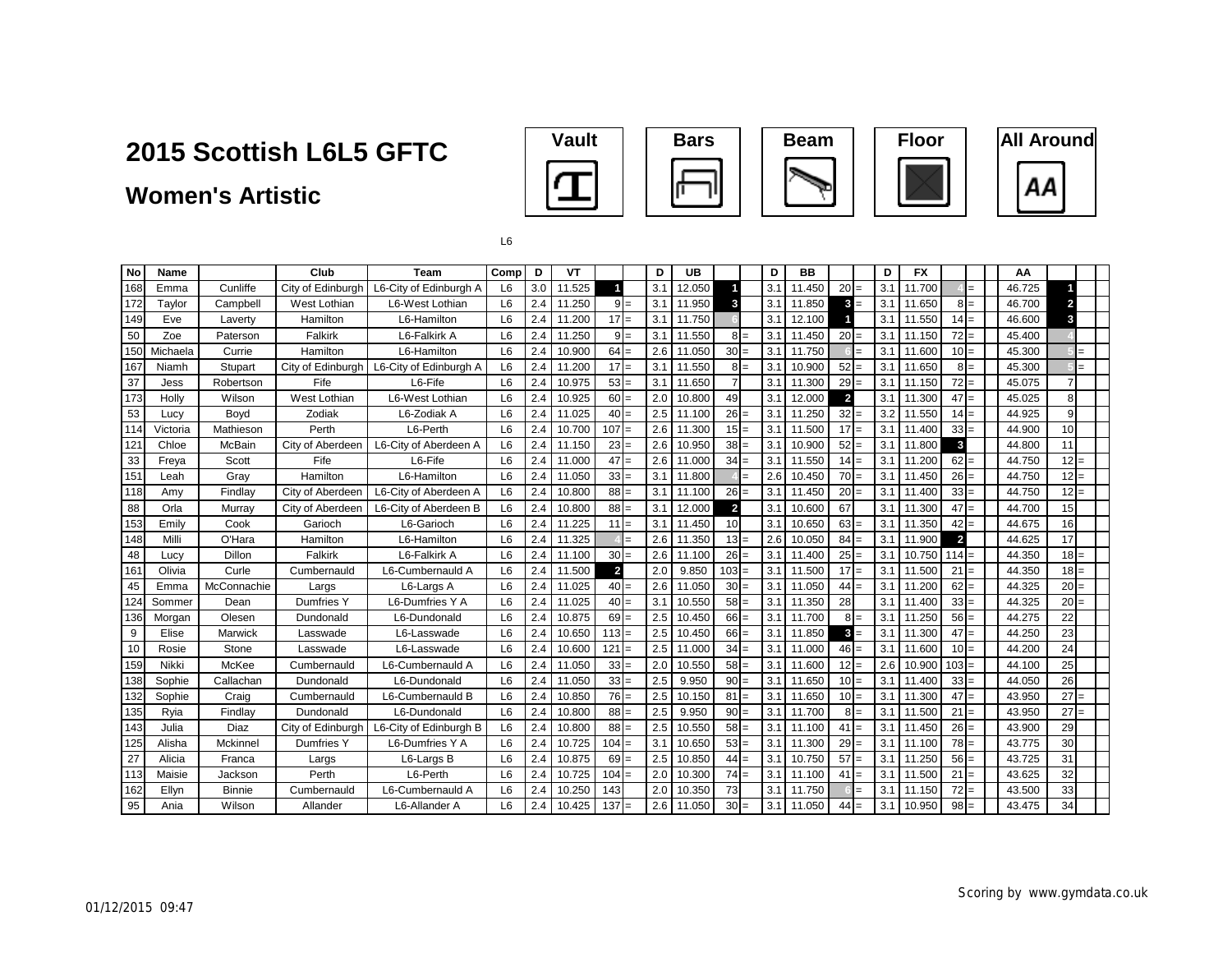|                |           | 2015 Scottish L6L5 GFTC |                          |                             | <b>Vault</b>   |     |        | <b>Bars</b> |     |        |     | <b>Beam</b> |     |        | <b>Floor</b> |     |        | <b>All Around</b> |        |        |  |
|----------------|-----------|-------------------------|--------------------------|-----------------------------|----------------|-----|--------|-------------|-----|--------|-----|-------------|-----|--------|--------------|-----|--------|-------------------|--------|--------|--|
|                |           | <b>Women's Artistic</b> |                          |                             |                |     |        |             |     |        |     |             |     |        |              |     |        |                   |        | ΑА     |  |
| 158            | Maia      | Macaloney               | Cumbernauld              | L6-Cumbernauld A            | L <sub>6</sub> | 2.4 | 10.825 | 81          | 2.0 | 10.100 | 85  |             | 3.1 | 11.400 | 25           | 3.1 | 11.100 | $78 =$            | 43.425 | $35 =$ |  |
| 74             | Bethany   | Collins                 | Meadowbank               | L6-Meadowbank               | L <sub>6</sub> | 2.4 | 11.125 | 25          | 3.1 | 11.400 | 11  |             | 3.1 | 9.650  | 99           | 3.1 | 11.250 | 56                | 43.425 | 35     |  |
| 108            | Anna      | Duguid                  | Beacon                   | L6-Beacon                   | L <sub>6</sub> | 2.4 | 10.525 | 134         | 3.1 | 11.200 | 23  |             | 3.1 | 10.650 | 63           | 3.1 | 11.000 | 92<br>$=$         | 43.375 | 37     |  |
| 75             | Nina      | <b>Blore</b>            | Meadowbank               | L6-Meadowbank               | L <sub>6</sub> | 2.4 | 11.225 | 11          | 2.5 | 10.850 | 44  |             | 3.1 | 10.150 | 81           | 3.1 | 11.050 | 84                | 43.275 | 38     |  |
| 115            | Sara      | <b>Burton</b>           | Perth                    | L6-Perth                    | L <sub>6</sub> | 2.4 | 10.600 | 121         | 2.6 | 11.300 | 15  |             | 3.1 | 9.800  | 90           | 3.1 | 11.550 | 14<br>$=$         | 43.250 | 39     |  |
| 52             | Rachel    | Robertson               | Zodiak                   | L6-Zodiak A                 | L <sub>6</sub> | 2.4 | 10.650 | 113         | 2.5 | 10.500 | 62  | $=$         | 3.1 | 11.450 | 20           | 3.1 | 10.600 | 124<br>$=$        | 43.200 | 40     |  |
| 30             | Hollie    | Howland                 | Falkirk                  | L6-Falkirk B                | L <sub>6</sub> | 2.4 | 10.875 | 69          | 3.1 | 11.050 | 30  |             | 3.1 | 10.450 | 70           | 3.1 | 10.650 | 121               | 43.025 | 41     |  |
| 71             | Ellie     | Sandilands              | Meadowbank               | L6-Meadowbank               | L <sub>6</sub> | 2.4 | 11.150 | 23          | 3.1 | 11.800 |     |             | 3.1 | 9.300  | 111          | 3.1 | 10.700 | 117               | 42.950 | 42     |  |
| 133            | Emily     | Fraser                  | Cumbernauld              | L6-Cumbernauld B            | L <sub>6</sub> | 2.4 | 10.750 | 99          | 2.6 | 9.950  | 90  |             | 3.1 | 11.200 | 35           | 3.1 | 11.050 | 84                | 42.950 | 42     |  |
| 61             | Rachel    | Ross                    | Newtown                  | L6-Newtown                  | L <sub>6</sub> | 2.4 | 10.850 | 76          | 3.1 | 9.950  | 90  |             | 3.1 | 10.800 | 56           | 3.1 | 11.350 | 42                | 42.950 | 42     |  |
| 82             | Olivia    | <b>Black</b>            | Auchterarder             | L6-Auchterarder             | L <sub>6</sub> | 2.4 | 10.575 | 125         | 2.6 | 10.200 | 80  |             | 3.1 | 11.150 | 39           | 3.1 | 11.000 | 92                | 42.925 | 45     |  |
| 38             | Abbie     | Hughes                  | Zodiak                   | L6-Zodiak B                 | L <sub>6</sub> | 2.4 | 10.950 | 56          | 2.0 | 9.900  | 97  |             | 3.1 | 11.150 | 39           | 3.1 | 10.900 | 103               | 42.900 | 46     |  |
| 11             | Amanda    | Roe                     | Lasswade                 | L6-Lasswade                 | L <sub>6</sub> | 2.4 | 10.350 | 140         | 2.5 | 11.100 | 26  |             | 3.1 | 10.050 | 84           | 3.1 | 11.300 | 47<br>$=$         | 42.800 | 47     |  |
| 39             | Rebecca   | Currie                  | Zodiak                   | L6-Zodiak B                 | L <sub>6</sub> | 2.4 | 11.025 | 40          | 2.0 | 9.650  | 111 |             | 3.1 | 11.000 | 46           | 3.1 | 11.050 | 84                | 42.725 | 48     |  |
| 144            | Ailsa     | Wight                   | City of Edinburgh        | L6-City of Edinburgh B      | L <sub>6</sub> | 2.4 | 10.825 | 81          | 2.5 | 10.850 | 44  |             | 2.6 | 9.400  | 106          | 3.1 | 11.600 | 10                | 42.675 | 49     |  |
| 83             | Ava       | <b>Black</b>            | City of Aberdeen         | L6-City of Aberdeen B       | L <sub>6</sub> | 2.4 | 10.650 | 113         | 2.0 | 9.900  | 97  |             | 3.1 | 10.700 | 60           | 3.1 | 11.400 | 33                | 42.650 | 50     |  |
| 42             | Rebecca   | Ralson                  | Largs                    | L6-Largs A                  | L <sub>6</sub> | 2.4 | 11.000 | 47          | 2.0 | 10.150 | 81  |             | 3.1 | 10.400 | 73           | 3.1 | 10.950 | 98                | 42.500 | 51     |  |
| 35             | Charlotte | Kirkpatrick             | Fife                     | L6-Fife                     | L <sub>6</sub> | 2.4 | 10.800 | 88          | 2.5 | 10.400 | 69  |             | 3.1 | 10.250 | 78           | 3.1 | 11.050 | 84                | 42.500 | 51     |  |
| 98             | Racheal   | Auld                    | Allander                 | L6-Allander A               | L <sub>6</sub> | 2.4 | 11.050 | 33          | 2.6 | 11.000 | 34  |             | 2.6 | 9.150  | 117          | 3.1 | 11.200 | 62                | 42.400 | 53     |  |
| $\mathbf{1}$   | Abbie     | McGonigal               | <b>Scottish Tumbler</b>  | <b>L6-Scottish Tumblers</b> | L <sub>6</sub> | 2.4 | 10.950 | 56          | 2.5 | 10.300 | 74  |             | 3.1 | 10.550 | 68           | 3.2 | 10.550 | 130               | 42.350 | 54     |  |
| $\overline{4}$ | Lucy      | Coull                   | <b>Scottish Tumblers</b> | <b>L6-Scottish Tumblers</b> | L <sub>6</sub> | 2.4 | 10.675 | 110         | 2.5 | 10.900 | 40  |             | 3.1 | 9.800  | 90           | 3.2 | 10.900 | 103               | 42.275 | 55     |  |
| 99             | Niamh     | Sutherland              | Allander                 | L6-Allander A               | L <sub>6</sub> | 2.4 | 10.775 | 93          | 2.5 | 9.450  | 118 |             | 3.1 | 10.750 | 57           | 3.1 | 11.300 | 47                | 42.275 | 55     |  |
| 64             | Abbie     | <b>Divers</b>           | Newtown                  | L6-Newtown                  | L <sub>6</sub> | 2.4 | 11.050 | 33          | 2.5 | 9.900  | 97  |             | 3.1 | 10.900 | 52           | 3.1 | 10.350 | 138               | 42.200 | 57     |  |
| 49             | Emma      | Allan                   | Falkirk                  | L6-Falkirk A                | L <sub>6</sub> | 2.4 | 11.000 | 47          | 3.1 | 10.700 | 50  |             | 3.1 | 9.300  | 111          | 3.1 | 11.150 | 72                | 42.150 | 58     |  |
| 43             | Emma      | Hav                     | Largs                    | L6-Largs A                  | L <sub>6</sub> | 2.4 | 11.100 | 30          | 2.6 | 10.900 | 40  |             | 3.1 | 8.800  | 131          | 3.1 | 11.300 | 47                | 42.100 | 59     |  |
| 15             | Alex      | Murrav                  | DGC <sub>2K</sub>        | L6-DGC2K                    | L <sub>6</sub> | 2.4 | 10.600 | 121         | 2.0 | 10.150 | 81  |             | 2.6 | 9.850  | 89           | 3.1 | 11.500 | 21                | 42.100 | 59     |  |
| 171            | Danielle  | Rodaer                  | West Lothian             | L6-West Lothian             | L <sub>6</sub> | 2.4 | 10.650 | 113         | 2.0 | 10.600 | 56  |             | 3.1 | 9.400  | 106          | 3.1 | 11.400 | 33                | 42.050 | 61     |  |
| 16             | Lucy      | Wiseman                 | DGC <sub>2</sub> K       | L6-DGC2K                    | L <sub>6</sub> | 2.4 | 10.875 | 69          | 2.0 | 9.350  | 122 |             | 3.1 | 10.700 | 60           | 3.1 | 11.100 | 78<br>$=$         | 42.025 | 62     |  |
| 155            | Milly     | Ironside                | Garioch                  | L6-Garioch                  | L <sub>6</sub> | 2.4 | 10.875 | 69          | 2.5 | 8.850  | 133 |             | 3.1 | 11.100 | 41           | 3.1 | 11.150 | 72                | 41.975 | 63     |  |
| 139            | Ellie     | Cambridge               | Dundonald                | L6-Dundonald                | L <sub>6</sub> | 2.4 | 11.025 | 40          | 2.5 | 9.300  | 124 |             | 3.1 | 10.150 | 81           | 3.2 | 11.450 | 26                | 41.925 | 64     |  |
| 96             | Kate      | Young                   | Allander                 | L6-Allander A               | L <sub>6</sub> | 2.4 | 10.775 | 93          | 2.5 | 10.150 | 81  |             | 3.1 | 9.750  | 94           | 3.1 | 11.200 | 62                | 41.875 | 65     |  |
| 24             | Keira     | Thompson                | Largs                    | L6-Largs B                  | L <sub>6</sub> | 2.4 | 11.225 | 11          | 2.6 | 10.500 | 62  |             | 3.1 | 9.600  | 101          | 3.1 | 10.500 | 133               | 41.825 | 66     |  |
| 46             | Ailie     | <b>Brown</b>            | Falkirk                  | L6-Falkirk A                | L <sub>6</sub> | 2.4 | 11.175 | 21          | 2.0 | 9.350  | 122 |             | 3.1 | 10.700 | 60           | 3.1 | 10.450 | 134               | 41.675 | 67     |  |
| 54             | Caitlin   | MacKinnon               | Zodiak                   | L6-Zodiak A                 | L <sub>6</sub> | 2.4 | 11.025 | 40<br>$=$   | 2.4 | 8.200  | 142 |             | 3.1 | 11.250 | 32           | 3.1 | 11.100 | 78<br>$=$         | 41.575 | 68     |  |
| 89             | Emily     | McLymont                | Lenzie Woodhead          | L6-Lenzie Woodhead          | L <sub>6</sub> | 2.4 | 10.875 | 69          | 2.0 | 8.600  | 139 |             | 3.1 | 10.750 | 57           | 3.1 | 11.300 | 47                | 41.525 | 69     |  |
| 170            | Aimee     | Sneddon                 | West Lothian             | L6-West Lothian             | L <sub>6</sub> | 2.4 | 10.750 | 99          | 2.0 | 9.850  | 103 |             | 3.1 | 9.800  | 90           | 3.1 | 11.050 | 84                | 41.450 | 70     |  |
| 76             | Carly     | <b>Banks</b>            | Meadowbank               | L6-Meadowbank               | L <sub>6</sub> | 2.4 | 11.050 | 33          | 2.5 | 10.850 | 44  |             | 2.6 | 8.450  | 143          | 3.2 | 11.050 | 84                | 41.400 | 71     |  |
| 41             | Elise     | McKenzie                | Zodiak                   | L6-Zodiak B                 | L <sub>6</sub> | 2.4 | 11.275 | Я           | 2.0 | 9.600  | 114 |             | 3.1 | 9.500  | 104          | 3.1 | 11.000 | 92                | 41.375 | 72     |  |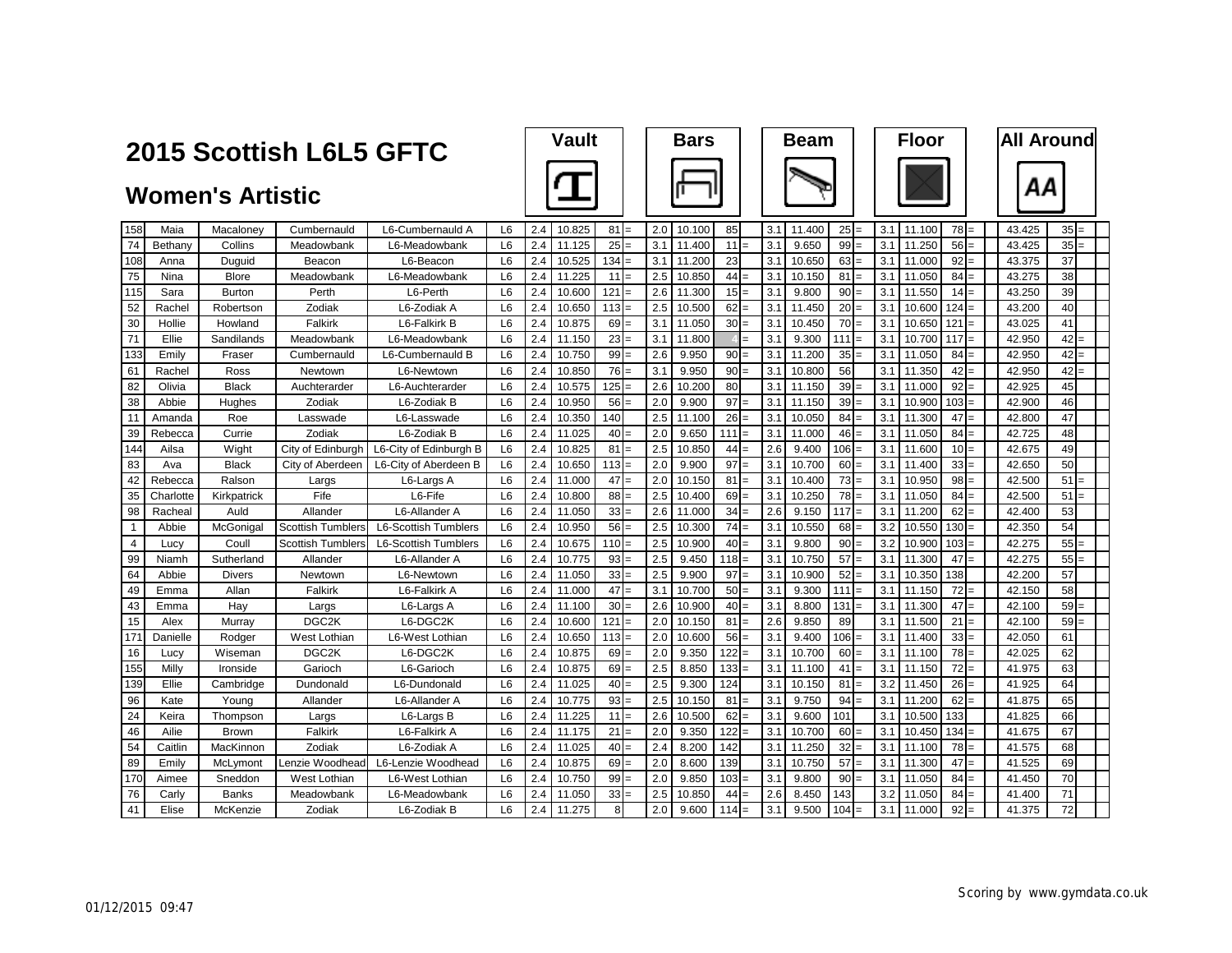|                | 2015 Scottish L6L5 GFTC |                         |                          |                                            |                |     | <b>Vault</b> |            |     | <b>Bars</b> |         |     | <b>Beam</b> |     |     | <b>Floor</b> |                         |     | <b>All Around</b> |     |     |
|----------------|-------------------------|-------------------------|--------------------------|--------------------------------------------|----------------|-----|--------------|------------|-----|-------------|---------|-----|-------------|-----|-----|--------------|-------------------------|-----|-------------------|-----|-----|
|                |                         | <b>Women's Artistic</b> |                          |                                            |                |     |              |            |     |             |         |     |             |     |     |              |                         |     | ΑА                |     |     |
| 55             | Lauren                  | True                    | Dumfries Y               | L6-Dumfries Y B                            | L <sub>6</sub> | 2.4 | 10.900       | 64         | 2.5 | 9.250       | 125     | 3.1 | 10.350      | 75  | 3.1 | 10.850       | 106                     |     | 41.350            | 73  |     |
| 70             | Kimberley               | Mckenna                 | Allander                 | L6-Allander B                              | L <sub>6</sub> | 2.4 | 10.225       | 144        | 2.6 | 10.250      | 78      | 3.1 | 9.550       | 102 | 3.1 | 11.300       | 47                      |     | 41.325            | 74  |     |
| 156            | <b>Brooke</b>           | Mathieson               | Garioch                  | L6-Garioch                                 | L6             | 2.4 | 10.600       | 121        | 2.5 | 10.500      | 62      | 3.1 | 9.350       | 110 | 3.1 | 10.850       | 106                     |     | 41.300            | 75  |     |
| 40             | Katy                    | Haslam                  | Zodiak                   | L6-Zodiak B                                | L <sub>6</sub> | 2.4 | 11.300       | $=$        | 2.0 | 9.950       | 90      | 3.1 | 8.950       | 123 | 3.1 | 10.950       | 98                      |     | 41.150            | 76  |     |
| 77             | Carys                   | Higgins                 | Auchterarder             | L6-Auchterarder                            | L <sub>6</sub> | 2.4 | 11.000       | 47         | 2.0 | 8.750       | 136     | 3.1 | 10.250      | 78  | 3.1 | 11.100       | 78                      |     | 41.100            | 77  |     |
| 51             | Orla                    | O'Neill                 | Zodiak                   | L6-Zodiak A                                | L <sub>6</sub> | 2.4 | 10.575       | 125        | 2.5 | 9.800       | 106     | 3.1 | 9.900       | 86  | 3.2 | 10.800       | 111                     |     | 41.075            | 78  |     |
| 62             | Mairead                 | O'Connor                | Newtown                  | L6-Newtown                                 | L <sub>6</sub> | 2.4 | 11.200       | 17         | 2.5 | 9.700       | 109     | 3.1 | 9.500       | 104 | 3.1 | 10.600       | 124                     |     | 41.000            | 79  |     |
| 100            | Lisa                    | Low                     | <b>Phoenix Forfar</b>    | L6-Phoenix Forfar                          | L <sub>6</sub> | 2.4 | 10.825       | 81         | 3.1 | 9.800       | 106     | 2.6 | 8.850       | 129 | 3.2 | 11.500       | 21                      |     | 40.975            | 80  |     |
| 110            | Amy                     | McGinty                 | Beacon                   | L6-Beacon                                  | L <sub>6</sub> | 2.4 | 10.700       | 107<br>$=$ | 2.0 | 9.050       | 130     | 3.1 | 9.700       | 97  | 3.1 | 11.450       | 26                      |     | 40.900            | 81  |     |
| 29             | Imogen                  | Shields                 | Falkirk                  | L6-Falkirk B                               | L <sub>6</sub> | 2.4 | 11.050       | 33<br>$=$  | 2.0 | 9.900       | 97      | 3.1 | 9.300       | 111 | 2.7 | 10.600       | 124                     |     | 40.850            | 82  | $=$ |
| 25             | Zoe                     | O'Donnell               | Largs                    | L6-Largs B                                 | L <sub>6</sub> | 2.4 | 10.750       | 99         | 2.6 | 9.200       | 127     | 3.1 | 9.900       | 86  | 3.1 | 11.000       | 92                      |     | 40.850            | 82  |     |
| 80             | Ella                    | Wilson                  | Auchterarder             | L6-Auchterarder                            | L <sub>6</sub> | 2.4 | 10.850       | 76         | 2.5 | 10.250      | 78      | 2.6 | 9.000       | 122 | 3.1 | 10.700       | 117                     |     | 40.800            | 84  |     |
| $\overline{2}$ | Katie                   | Coull                   | <b>Scottish Tumblers</b> | <b>L6-Scottish Tumblers</b>                | L <sub>6</sub> | 2.4 | 10.550       | 130        | 3.1 | 10.500      | 62      | 2.6 | 9.200       | 115 | 3.1 | 10.450       | 134                     |     | 40.700            | 85  |     |
| 44             | Orla                    | McGeehan                | Largs                    | L6-Largs A                                 | L <sub>6</sub> | 2.4 | 10.950       | 56         | 2.0 | 9.600       | $114 =$ | 3.1 | 8.800       | 131 | 3.1 | 11.200       | 62                      | $=$ | 40.550            | 86  |     |
| 13             | Piper                   | Uribe                   | DGC <sub>2K</sub>        | L6-DGC2K                                   | L <sub>6</sub> | 2.4 | 11.225       | 11         | 2.0 | 8.700       | 137     | 3.1 | 9.250       | 114 | 3.1 | 11.350       | 42                      |     | 40.525            | 87  |     |
| 97             | Jenna                   | Auld                    | Allander                 | L6-Allander A                              | L <sub>6</sub> | 2.4 | 10.500       | 136        | 2.0 | 9.100       | $128 =$ | 3.1 | 9.700       | 97  | 3.1 | 11.200       | 62                      |     | 40.500            | 88  |     |
| 90             | Taylor                  | Deane                   | Lenzie Woodhead          | L6-Lenzie Woodhead                         | L <sub>6</sub> | 2.4 | 11.000       | 47         | 2.0 | 9.100       | 128     | 3.1 | 9.400       | 106 | 3.1 | 10.950       | 98                      |     | 40.450            | 89  |     |
| 18             | Annie                   | Greenwell               | Gymtrix                  | L6-Gymtrix                                 | L <sub>6</sub> | 2.4 | 10.175       | 145        | 2.6 | 10.400      | 69      | 3.1 | 9.550       | 102 | 2.6 | 10.200       | 142                     |     | 40.325            | 90  |     |
| 131            | Lucy                    | Garvie                  | Cumbernauld              | L6-Cumbernauld B                           | L <sub>6</sub> | 2.4 | 10.850       | 76         | 2.0 | 8.700       | 137     | 3.1 | 9.800       | 90  | 3.1 | 10.950       | 98                      |     | 40.300            | 91  |     |
| 126            | Annie                   | Richardson              | Dumfries Y               | L6-Dumfries Y A                            | L <sub>6</sub> | 2.4 | 11.125       | 25         | 3.1 | 10.000      | 88      | 2.0 | 8.100       | 144 | 3.1 | 11.050       | 84                      |     | 40.275            | 92  |     |
| 58             | Skye                    | Martin                  | Dumfries Y               | L6-Dumfries Y B                            | L <sub>6</sub> | 2.4 | 10.825       | 81         | 2.5 | 9.650       | 111     | 2.6 | 8.700       | 138 | 3.1 | 10.850       | 106                     |     | 40.025            | 93  |     |
| 47             | Mva                     | Reidv                   | Falkirk                  | L6-Falkirk A                               | L <sub>6</sub> | 2.4 | 10.825       | 81<br>$=$  | 2.6 | 9.250       | $125 =$ | 2.6 | 9.150       | 117 | 3.1 | 10.600       | 124                     |     | 39.825            | 94  |     |
| 63             | Cailin                  | McLeod                  | Newtown                  | L6-Newtown                                 | L <sub>6</sub> | 2.4 | 10.850       | 76         | 2.5 | 9.450       | 118     | 2.6 | 8.800       | 131 | 3.1 | 10.550       | 130                     |     | 39.650            | 95  |     |
| 109            | Zoe                     | Allan                   | Beacon                   | L6-Beacon                                  | L <sub>6</sub> | 2.4 | 10.425       | 137        | 2.0 | 9.450       | 118     | 3.1 | 9.150       | 117 | 3.1 | 10.550       | 130                     |     | 39.575            | 96  |     |
| 3              | Ellie                   | Pettigrew               | <b>Scottish Tumblers</b> | L6-Scottish Tumblers                       | L6             | 2.4 | 10.775       | 93<br>$=$  | 2.5 | 10.400      | $69 =$  | 2.6 | 8.100       | 144 | 2.6 | 10.250       | 141                     |     | 39.525            | 97  |     |
| 28             | Nikola                  | Palka                   | Falkirk                  | L6-Falkirk B                               | L <sub>6</sub> | 2.4 | 10.625       | 118        | 2.5 | 10.050      | 86      | 3.1 | 8.900       | 126 | 2.6 | 9.900        | 144                     |     | 39.475            | 98  |     |
| 67             | <b>Beth</b>             | Raeside                 | Allander                 | L6-Allander B                              | L <sub>6</sub> | 2.4 | 10.300       | 141        | 2.0 | 9.550       | 117     | 2.6 | 8.500       | 142 | 3.1 | 10.650       | 121                     |     | 39.000            | 99  |     |
| 31             | Kara                    | Ewing                   | Falkirk                  | L6-Falkirk B                               | L <sub>6</sub> | 2.4 | 10.975       | 53<br>$=$  | 2.5 | 10.450      | 66      | 3.1 | 8.950       | 123 | 3.1 | 8.400        | 148                     |     | 38.775            | 100 |     |
| 5              | Lauren                  | Mitchell                | <b>Scottish Tumblers</b> | <b>L6-Scottish Tumblers</b>                | L <sub>6</sub> | 2.4 | 10.550       | 130        | 1.9 | 6.650       | 149     | 3.1 | 10.950      | 49  | 2.6 | 10.600       | 124                     |     | 38.750            | 101 |     |
| 169            | Aimee                   | Cunningham              | West Lothian             | L6-West Lothian                            | L <sub>6</sub> | 2.4 | 11.025       | 40         | 2.0 | 8.950       | 131     | 2.5 | 7.000       | 149 | 3.1 | 11.700       |                         |     | 38.675            | 102 |     |
| 26             | Rachel                  | Robertson               | Largs                    | L6-Largs B                                 | L <sub>6</sub> | 2.4 | 10.950       | 56         | 2.0 | 8.450       | 140     | 3.1 | 8.550       | 141 | 3.1 | 10.700       | 117                     |     | 38.650            | 103 |     |
| 23             | Chloe                   | Gregor                  | Gymtrix                  | L6-Gymtrix                                 | L <sub>6</sub> | 2.4 | 10.625       | 118        | 2.6 | 10.000      | 88      | 3.1 | 7.600       | 146 | 2.5 | 10.300       | 139                     |     | 38.525            | 104 |     |
| 103            | Gemma                   | <b>Blake</b>            | <b>Phoenix Forfar</b>    | L6-Phoenix Forfar                          | L <sub>6</sub> | 2.4 | 10.675       | 110        | 1.9 | 7.800       | 146     | 2.6 | 8.750       | 137 | 3.2 | 11.200       | 62                      |     | 38.425            | 105 |     |
| 68             | Millie                  | <b>Marriot Laurie</b>   | Allander                 | L6-Allander B                              | L <sub>6</sub> | 2.4 | 9.950        | 147        | 2.0 | 8.950       | 131     | 2.6 | 8.800       | 131 | 2.6 | 10.300       | 139                     |     | 38.000            | 106 |     |
| 134            | Ava                     | <b>Boslem</b>           | Cumbernauld              | L6-Cumbernauld B                           | L <sub>6</sub> | 2.4 | 10.375       | 139        | 1.3 | 7.300       | 148     | 3.1 | 9.150       | 117 | 2.6 | 10.450       | 134                     |     | 37.275            | 107 |     |
| 130            | Rebecca                 | Dunbar                  | Cumbernauld              | L6-Cumbernauld B                           | L <sub>6</sub> | 2.4 | 10.575       | 125        | 2.0 | 8.050       | 143     | 3.1 | 8.700       | 138 | 2.6 | 9.350        | 146                     |     | 36.675            | 108 | $=$ |
| 57             | Morgan                  | Todd                    | Dumfries Y               | L6-Dumfries Y B                            | L <sub>6</sub> | 2.4 | 10.725       | 104        | 3.1 | 9.700       | 109     | 3.1 | 5.650       | 150 | 3.1 | 10.600       | 124                     |     | 36.675            | 108 |     |
| 166            | Teigan                  | Dickson                 |                          | City of Edinburgh   L6-City of Edinburgh A | L <sub>6</sub> | 0.0 | 0.000        | 149        | 2.5 | 11.150      | 24      | 3.1 | 11.500      | 17  | 3.1 | 12.000       | $\overline{\mathbf{1}}$ |     | 34.650            | 110 |     |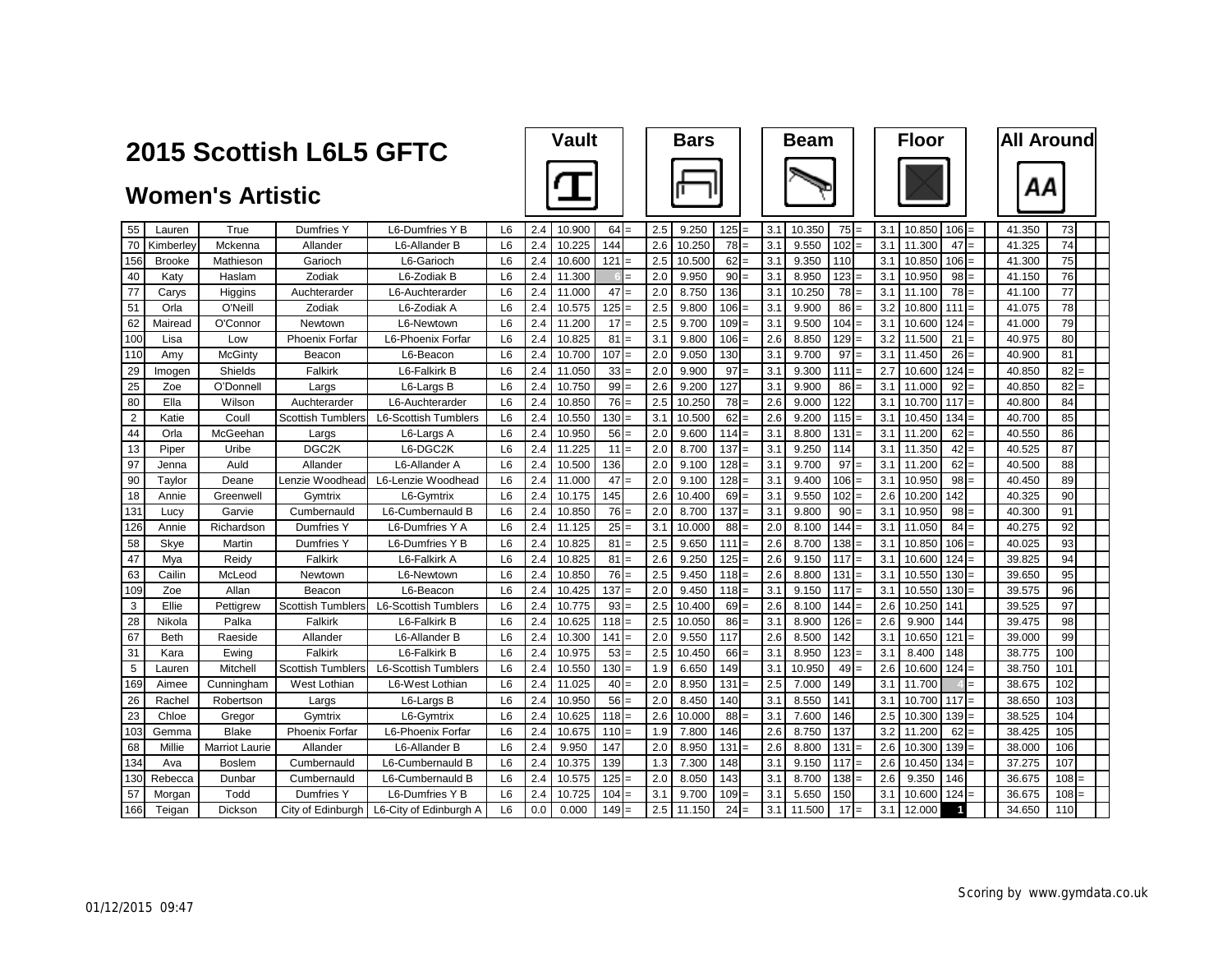|                | 2015 Scottish L6L5 GFTC |                         |                       |                        |                |     | <b>Vault</b> |              |     | <b>Bars</b> |         |     | <b>Beam</b>  |          |     | <b>Floor</b>      |     |        | <b>All Around</b> |
|----------------|-------------------------|-------------------------|-----------------------|------------------------|----------------|-----|--------------|--------------|-----|-------------|---------|-----|--------------|----------|-----|-------------------|-----|--------|-------------------|
|                |                         | <b>Women's Artistic</b> |                       |                        |                |     |              |              |     |             |         |     |              |          |     |                   |     | ΑА     |                   |
| 34             | Darcey                  | Coulston                | Fife                  | L6-Fife                | L6             | 2.4 | 11.200       | $17 =$       | 3.1 | 11.300      | $15 =$  | 0.0 | 0.000        | $151 =$  | 3.1 | 11.550<br>$14 =$  |     | 34.050 | 111               |
| 81             | Lauren                  | McHugh                  | Auchterarder          | L6-Auchterarder        | L6             | 2.4 | 11.300       |              | 0.0 | 0.000       | $150 =$ | 3.1 | 11.550       | $14 =$   | 3.1 | 72<br>11.150      | $=$ | 34.000 | 112               |
| 140            | Isabella                | Yates                   | City of Edinburgh     | L6-City of Edinburgh B | L6             | 0.0 | 0.000        | $149 =$      | 2.5 | 11.150      | 24      | 3.1 | 11.400       | $25 =$   | 3.1 | 33<br>11.400      | $=$ | 33.950 | 113               |
| 163            | Willow                  | Welch                   | City of Edinburgh     | L6-City of Edinburgh A | L <sub>6</sub> | 2.4 | 11.425       | $\mathbf{3}$ | 0.0 | 0.000       | $150 =$ | 3.1 | 10.950       | $49 =$   | 3.1 | 11.550<br>$14 =$  |     | 33.925 | 114               |
| 93             | Stella                  | Findlay                 | Lenzie Woodhead       | L6-Lenzie Woodhead     | L <sub>6</sub> | 2.4 | 11.075       | 32           | 0.0 | 0.000       | $150 =$ | 3.1 | 11,000       | $46 =$   | 3.1 | 11.550<br>$14 =$  |     | 33.625 | 115               |
| 119            | Lexi                    | Walker                  | City of Aberdeen      | L6-City of Aberdeen A  | L <sub>6</sub> | 0.0 | 0.000        | $149 =$      | 3.1 | 11.350      | $13 =$  | 3.1 | 10.450       | $70 =$   | 3.1 | 11.700            | $=$ | 33.500 | 116               |
| 32             | Molly                   | McHale                  | Fife                  | L6-Fife                | L <sub>6</sub> | 2.4 | 10.550       | $130 =$      | 0.0 | 0.000       | $150 =$ | 3.1 | 11.550       | $14 =$   | 3.1 | $42 =$<br>11.350  |     | 33.450 | 117               |
| 165            | Libby                   | Duke                    | City of Edinburgh     | L6-City of Edinburgh A | L <sub>6</sub> | 2.4 | 11.125       | $25 =$       | 2.5 | 10.850      | $44 =$  | 0.0 | 0.000        | $151 =$  | 3.1 | 11.450<br>$26 =$  |     | 33.425 | 118               |
| 141            | Katv                    | Stephen                 | City of Edinburgh     | L6-City of Edinburgh B | L6             | 2.4 | 10.925       | $60 =$       | 0.0 | 0.000       | $150 =$ | 3.1 | 11.200       | $35 =$   | 3.1 | 11.250<br>$56 =$  |     | 33.375 | 119               |
| 152            | Alexa                   | Thom                    | Garioch               | L6-Garioch             | L6             | 2.4 | 10.925       | $60 =$       | 2.5 | 10.700      | $50 =$  | 0.0 | 0.000<br>151 |          | 3.1 | 11.700            | $=$ | 33.325 | 120               |
| 122            | Erin                    | Adams                   | City of Aberdeen      | L6-City of Aberdeen A  | L <sub>6</sub> | 2.4 | 10.925       | $60 =$       | 0.0 | 0.000       | $150 =$ | 3.1 | 10.950       | $49 =$   | 3.1 | $33 =$<br>11.400  |     | 33.275 | 121               |
| 164            | Thea                    | O'Sullivan              | City of Edinburgh     | L6-City of Edinburgh A | L <sub>6</sub> | 2.4 | 11.225       | $11 =$       | 2.5 | 11.300      | $15 =$  | 3.1 | 10.650       | $63 =$   | 0.0 | $149 =$<br>0.000  |     | 33.175 | 122               |
| 86             | Emma                    | Johnston                | City of Aberdeen      | L6-City of Aberdeen B  | L <sub>6</sub> | 2.4 | 10.700       | $107 =$      | 3.1 | 11.250      | $19 =$  | 0.0 | 0.000        | $151 =$  | 3.1 | 62<br>11.200      | $=$ | 33.150 | $123 =$           |
| 145            | Amelia                  | Leishman                | City of Edinburgh     | L6-City of Edinburgh B | L <sub>6</sub> | 2.4 | 10.750       | $99 =$       | 2.5 | 10.950      | $38 =$  | 0.0 | 0.000<br>151 |          | 3.1 | 11.450<br>26      | $=$ | 33.150 | $123 =$           |
| $\overline{7}$ | Anya                    | Shepherd                | Lasswade              | L6-Lasswade            | L <sub>6</sub> | 0.0 | 0.000        | $149 =$      | 2.6 | 9.800       | $106 =$ | 3.1 | 11.850       | 3<br>$=$ | 3.1 | 26<br>11.450      | $=$ | 33.100 | 125               |
| 123            | Aria                    | Lynch                   | City of Aberdeen      | L6-City of Aberdeen A  | L6             | 2.4 | 11.000       | $47 =$       | 2.6 | 10.700      | $50 =$  | 3.1 | 11.200       | $35 =$   | 0.0 | 0.000<br>$149 =$  |     | 32.900 | 126               |
| 8              | Sarah                   | Happs                   | Lasswade              | L6-Lasswade            | L <sub>6</sub> | 2.4 | 10.900       | $64 =$       | 0.0 | 0.000       | $150 =$ | 3.1 | 10.100       | 83       | 3.1 | 11.600<br>$10 =$  |     | 32.600 | 127               |
| 79             | Megan                   | Lessells                | Auchterarder          | L6-Auchterarder        | L <sub>6</sub> | 2.4 | 10.775       | $93 =$       | 2.6 | 11.000      | $34 =$  | 0.0 | 0.000        | $151 =$  | 3.1 | 10.750<br>$114 =$ |     | 32.525 | 128               |
| 142            | Erin                    | Hall                    | City of Edinburgh     | L6-City of Edinburgh B | L <sub>6</sub> | 2.4 | 10.900       | $64 =$       | 2.5 | 10.650      | $53 =$  | 3.1 | 10.850       | 55       | 0.0 | 0.000<br>$149 =$  |     | 32.400 | $129 =$           |
| 117            | Rosie                   | Clark                   | Perth                 | L6-Perth               | L <sub>6</sub> | 0.0 | 0.000        | $149 =$      | 2.0 | 9.900       | $97 =$  | 3.1 | 11.250       | $32 =$   | 3.1 | 11.250<br>56      | $=$ | 32.400 | $129 =$           |
| 105            | Niamh                   | Graham                  | <b>Phoenix Forfar</b> | L6-Phoenix Forfar      | L6             | 2.4 | 10.750       | $99 =$       | 2.5 | 10.400      | $69 =$  | 0.0 | 0.000        | $151 =$  | 3.2 | 11.100<br>$78 =$  |     | 32.250 | 131               |
| 127            | Jessica                 | Murray                  | Dumfries Y            | L6-Dumfries Y A        | L <sub>6</sub> | 2.4 | 10.150       | 146          | 0.0 | 0.000       | $150 =$ | 3.1 | 11.200       | $35 =$   | 3.1 | 10.700<br>$117 =$ |     | 32.050 | 132               |
| 85             | Paige                   | Greenfield              | City of Aberdeen      | L6-City of Aberdeen B  | L <sub>6</sub> | 2.4 | 10.900       | $64 =$       | 3.1 | 11.250      | $19 =$  | 3.1 | 9.650        | $99 =$   | 0.0 | 0.000<br>$149 =$  |     | 31.800 | 133               |
| 87             | Rebecca                 | Smith                   | City of Aberdeen      | L6-City of Aberdeen B  | L <sub>6</sub> | 2.4 | 10.975       | $53 =$       | 0.0 | 0.000       | $150 =$ | 3.1 | 9.750        | $94 =$   | 3.1 | 11.000<br>92      | $=$ | 31.725 | 134               |
| 14             | Ava                     | Paul                    | DGC <sub>2K</sub>     | L6-DGC2K               | L <sub>6</sub> | 2.4 | 11.125       | $25 =$       | 3.1 | 10.050      | $86 =$  | 0.0 | 0.000        | $151 =$  | 2.6 | 10.400<br>137     |     | 31.575 | 135               |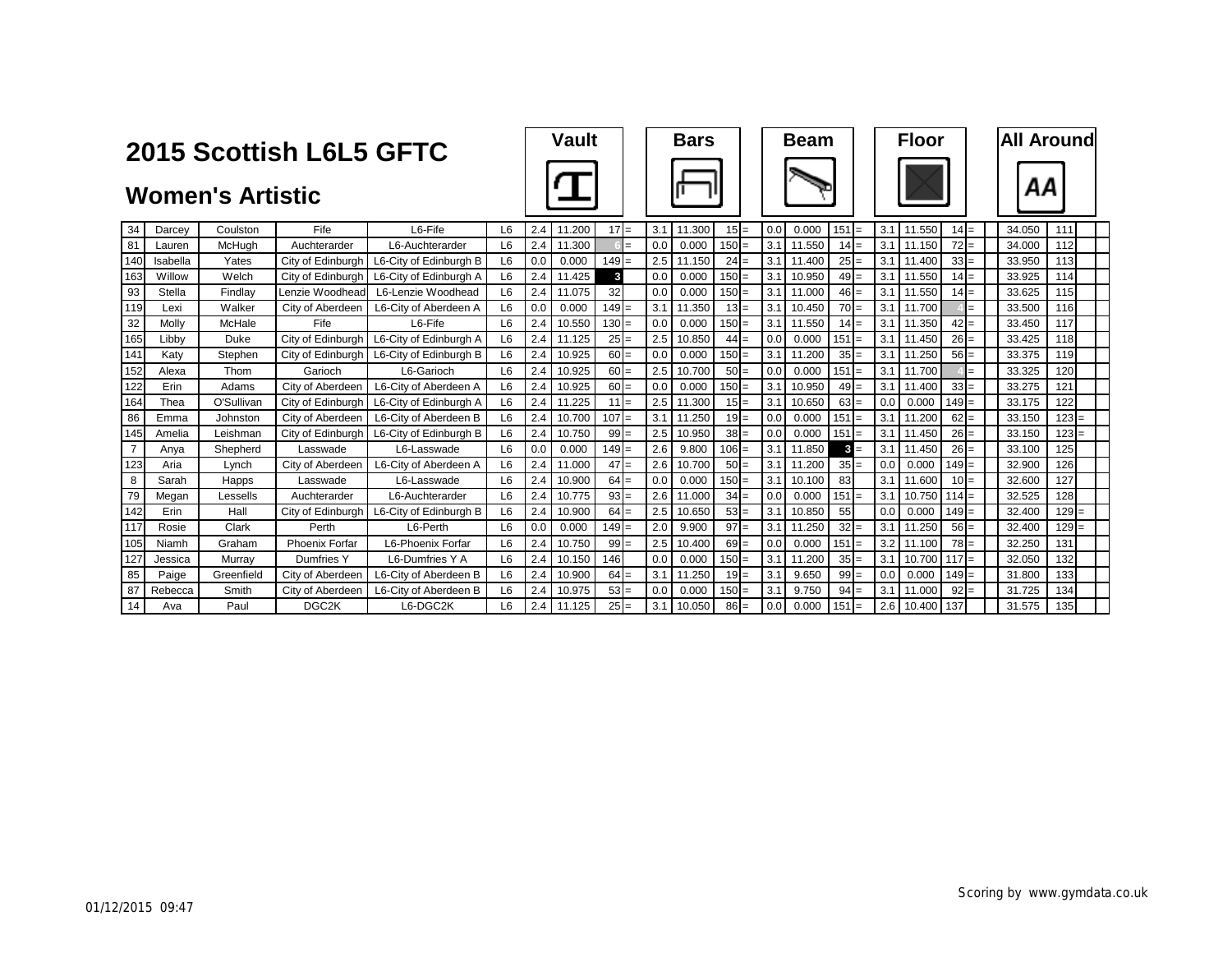|                 | 2015 Scottish L6L5 GFTC |                         |                       |                       |                |     | <b>Vault</b> |            |     | <b>Bars</b> |         |          |     | <b>Beam</b> |           |     | <b>Floor</b> |        |     | <b>All Around</b> |         |  |
|-----------------|-------------------------|-------------------------|-----------------------|-----------------------|----------------|-----|--------------|------------|-----|-------------|---------|----------|-----|-------------|-----------|-----|--------------|--------|-----|-------------------|---------|--|
|                 |                         | <b>Women's Artistic</b> |                       |                       |                |     |              |            |     |             |         |          |     |             |           |     |              |        |     | ΑА                |         |  |
| 120             | Millie                  | Gordon                  | City of Aberdeen      | L6-City of Aberdeen A | L <sub>6</sub> | 2.4 | 10.550       | 130<br>$=$ | 2.5 | 9.600       | $114 =$ |          | 0.0 | 0.000       | $151 =$   | 3.1 | 11.400       | $33 =$ |     | 31.550            | 136     |  |
| 102             | Hannah                  | Stewart                 | <b>Phoenix Forfar</b> | L6-Phoenix Forfar     | L <sub>6</sub> | 2.4 | 10.525       | 134        | 0.0 | 0.000       | $150 =$ |          | 3.1 | 9.200       | 115       | 3.1 | 11.200       | 62     |     | 30.925            | $137 =$ |  |
| 116             | Ella                    | Gannon                  | Perth                 | L6-Perth              | L <sub>6</sub> | 2.4 | 10.575       | 125        | 0.0 | 0.000       | $150 =$ |          | 3.1 | 8.800       | 131       | 3.1 | 11.550       | 14     |     | 30.925            | $137 =$ |  |
| 154             | Paige                   | Mathieson               | Garioch               | L6-Garioch            | L <sub>6</sub> | 0.0 | 0.000        | 149        | 2.6 | 10.900      | 40      |          | 3.1 | 9.150       | 117       | 3.1 | 10.800       | 111    |     | 30.850            | 139     |  |
| 91              | Freva                   | MacLean                 | Lenzie Woodhead       | L6-Lenzie Woodhead    | L <sub>6</sub> | 0.0 | 0.000        | 149        | 2.5 | 9.850       | 103     |          | 3.1 | 9.750       | 94        | 3.1 | 11,200       | 62     |     | 30.800            | 140     |  |
| 59              | Caelan                  | Ferguson                | Dumfries Y            | L6-Dumfries Y B       | L <sub>6</sub> | 2.4 | 10.825       | 81<br>$=$  | 2.0 | 8.800       | 135     |          | 0.0 | 0.000       | 151       | 3.1 | 11.050       | 84     |     | 30.675            | 141     |  |
| 12              | Erin                    | Shannon                 | DGC <sub>2K</sub>     | L6-DGC2K              | L <sub>6</sub> | 2.4 | 10.775       | 93<br>$=$  | 2.5 | 9.950       | $90 =$  |          | 3.1 | 9.900       | 86<br>$=$ | 0.0 | 0.000        | 149    |     | 30.625            | 142     |  |
| 104             | Cerys                   | Low                     | <b>Phoenix Forfar</b> | L6-Phoenix Forfar     | L <sub>6</sub> | 0.0 | 0.000        | 149        | 2.0 | 9.450       | $118 =$ |          | 3.1 | 10.350      | 75        | 3.1 | 10.750       | 114    |     | 30.550            | 143     |  |
| 129             | Nicole                  | Jackson                 | Dumfries Y            | L6-Dumfries Y A       | L <sub>6</sub> | 0.0 | 0.000        | 149        | 3.1 | 10.650      | 53      | $=$      | 3.1 | 8.900       | 126       | 3.1 | 10.850       | 106    |     | 30.400            | 144     |  |
| 22              | Erin                    | McManus                 | Gvmtrix               | L6-Gymtrix            | L <sub>6</sub> | 2.4 | 9.575        | 148        | 0.0 | 0.000       | 150     | $=$      | 3.1 | 10.550      | 68        | 2.6 | 10.050       | 143    |     | 30.175            | 145     |  |
| 84              | Jamie                   | <b>Ellis</b>            | City of Aberdeen      | L6-City of Aberdeen B | L <sub>6</sub> | 0.0 | 0.000        | 149        | 2.6 | 9.950       | 90      | $=$      | 3.1 | 8.950       | 123       | 3.1 | 11.000       | 92     |     | 29.900            | 146     |  |
| 101             | Amv                     | Barr                    | <b>Phoenix Forfar</b> | L6-Phoenix Forfar     | L <sub>6</sub> | 2.4 | 10.825       | 81         | 2.0 | 9.900       | 97      |          | 2.6 | 8.700       | 138       | 0.0 | 0.000        | 149    |     | 29.425            | 147     |  |
| 94              | Tia                     | Kirkwood                | Lenzie Woodhead       | L6-Lenzie Woodhead    | L <sub>6</sub> | 2.4 | 10.625       | 118        | 2.0 | 7.550       | 147     |          | 0.0 | 0.000       | 151       | 3.1 | 10.650       | 121    |     | 28.825            | 148     |  |
| 20              | Evie                    | Greenwell               | Gymtrix               | L6-Gymtrix            | L <sub>6</sub> | 2.4 | 10.300       | 141        | 2.6 | 9.650       | $1111$  |          | 3.1 | 8.800       | 131       | 0.0 | 0.000        | 149    |     | 28.750            | 149     |  |
| 56              | Skye                    | Greenland               | Dumfries Y            | L6-Dumfries Y B       | L <sub>6</sub> | 0.0 | 0.000        | 149        | 2.0 | 8.300       | 141     |          | 3.1 | 8.850       | 129       | 3.1 | 10.850       | 106    |     | 28.000            | 150     |  |
| 92              | Anna                    | <b>Brown</b>            | Lenzie Woodhead       | L6-Lenzie Woodhead    | L <sub>6</sub> | 2.4 | 10.650       | $113 =$    | 2.0 | 7.950       | 144     | $=$      | 2.6 | 8.900       | 126       | 0.0 | 0.000        | 149    |     | 27,500            | 151     |  |
| $\overline{21}$ | Nicole                  | McLaren                 | Gymtrix               | L6-Gymtrix            | L <sub>6</sub> | 0.0 | 0.000        | 149<br>$=$ | 2.0 | 7.950       | 144     | $\equiv$ | 2.6 | 7.350       | 148       | 2.6 | 9.700        | 145    |     | 25.000            | 152     |  |
| 146             | Zara                    | Prentice                | Hamilton              | L6-Hamilton           | L <sub>6</sub> | 2.4 | 11.125       | 25<br>$=$  | 0.0 | 0.000       | $150 =$ |          | 3.1 | 11.600      | 12        | 0.0 | 0.000        | 149    |     | 22.725            | 153     |  |
| 78              | Orin                    | Murray                  | Auchterarder          | L6-Auchterarder       | L <sub>6</sub> | 0.0 | 0.000        | 149        | 3.1 | 11.250      | 19      | $=$      | 3.1 | 11.450      | 20        | 0.0 | 0.000        | 149    | $=$ | 22.700            | 154     |  |
| 17              | Leila                   | Inatimi                 | DGC <sub>2K</sub>     | L6-DGC2K              | L <sub>6</sub> | 0.0 | 0.000        | 149        | 0.0 | 0.000       | 150     | $=$      | 3.1 | 11.300      | 29        | 3.1 | 11.350       | 42     |     | 22.650            | 155     |  |
| 6               | Charlotte               | Macphie                 | Lasswade              | L6-Lasswade           | L <sub>6</sub> | 2.4 | 11.225       | 11<br>$=$  | 2.6 | 11.400      | 11      | $=$      | 0.0 | 0.000       | 151       | 0.0 | 0.000        | 149    |     | 22.625            | 156     |  |
| 73              | Eva                     | Tomlinson               | Meadowbank            | L6-Meadowbank         | L <sub>6</sub> | 2.4 | 11.325       |            | 2.5 | 10.900      | 40      | $=$      | 0.0 | 0.000       | 151       | 0.0 | 0.000        | 149    |     | 22.225            | 157     |  |
| 157             | Grace                   | Mackie                  | Garioch               | L6-Garioch            | L <sub>6</sub> | 2.4 | 11.175       | 21         | 0.0 | 0.000       | 150     | $=$      | 3.1 | 10.650      | $63 =$    | 0.0 | 0.000        | 149    |     | 21.825            | 158     |  |
| 36              | Lucy                    | Youna                   | Fife                  | L6-Fife               | L <sub>6</sub> | 0.0 | 0.000        | 149        | 2.6 | 11.250      | $19 =$  |          | 3.1 | 10.300      | 77        | 0.0 | 0.000        | 149    |     | 21.550            | $159 =$ |  |
| 147             | <b>Beth</b>             | fallow                  | Hamilton              | L6-Hamilton           | L <sub>6</sub> | 0.0 | 0.000        | 149        | 2.0 | 10.300      | 74      | $=$      | 0.0 | 0.000       | 151       | 3.1 | 11.250       | 56     |     | 21.550            | $159 =$ |  |
| 112             | Ellie                   | Magee                   | Perth                 | L6-Perth              | L <sub>6</sub> | 2.4 | 10.775       | 93         | 2.5 | 10.550      | 58      |          | 0.0 | 0.000       | 151       | 0.0 | 0.000        | 149    |     | 21.325            | 161     |  |
| 128             | Kirsten                 | Mcfarlane               | Dumfries Y            | L6-Dumfries Y A       | L <sub>6</sub> | 2.4 | 10.675       | 110        | 3.1 | 10.300      | $74 =$  |          | 0.0 | 0.000       | 151       | 0.0 | 0.000        | 149    |     | 20.975            | 162     |  |
| 137             | Emma                    | Bovd                    | Dundonald             | L6-Dundonald          | L <sub>6</sub> | 0.0 | 0.000        | 149        | 2.6 | 10.600      | 56      | $=$      | 3.1 | 10.200      | 80        | 0.0 | 0.000        | 149    |     | 20.800            | 163     |  |
| 72              | Lana                    | MacKay                  | Meadowbank            | L6-Meadowbank         | L <sub>6</sub> | 0.0 | 0.000        | 149<br>$=$ | 0.0 | 0.000       | $150 =$ |          | 3.1 | 9.400       | 106       | 3.1 | 10.800       | 111    |     | 20.200            | 164     |  |
| 66              | Cara                    | Lee                     | Newtown               | L6-Newtown            | L <sub>6</sub> | 0.0 | 0.000        | 149        | 2.0 | 8.850       | 133     | $=$      | 3.1 | 10.400      | 73        | 0.0 | 0.000        | 149    |     | 19.250            | 165     |  |
| 60              | Ayla                    | Hannav                  | Dumfries Y            | L6-Dumfries Y B       | L <sub>6</sub> | 2.4 | 10.575       | 125        | 0.0 | 0.000       | 150     | $=$      | 3.1 | 7.500       | 147       | 0.0 | 0.000        | 149    |     | 18.075            | 166     |  |
| 65              | Pevton                  | Donovan                 | Newtown               | L6-Newtown            | L <sub>6</sub> | 2.4 | 10.875       | 69         | 0.0 | 0.000       | 150     | $=$      | 0.0 | 0.000       | 151       | 0.0 | 0.000        | 149    |     | 10.875            | 167     |  |
| 19              | Olivia                  | Hendry                  | Gymtrix               | L6-Gymtrix            | L <sub>6</sub> | 0.0 | 0.000        | 149<br>$=$ | 0.0 | 0.000       | $150 =$ |          | 0.0 | 0.000       | 151       | 2.1 | 9.150        | 147    |     | 9.150             | 168     |  |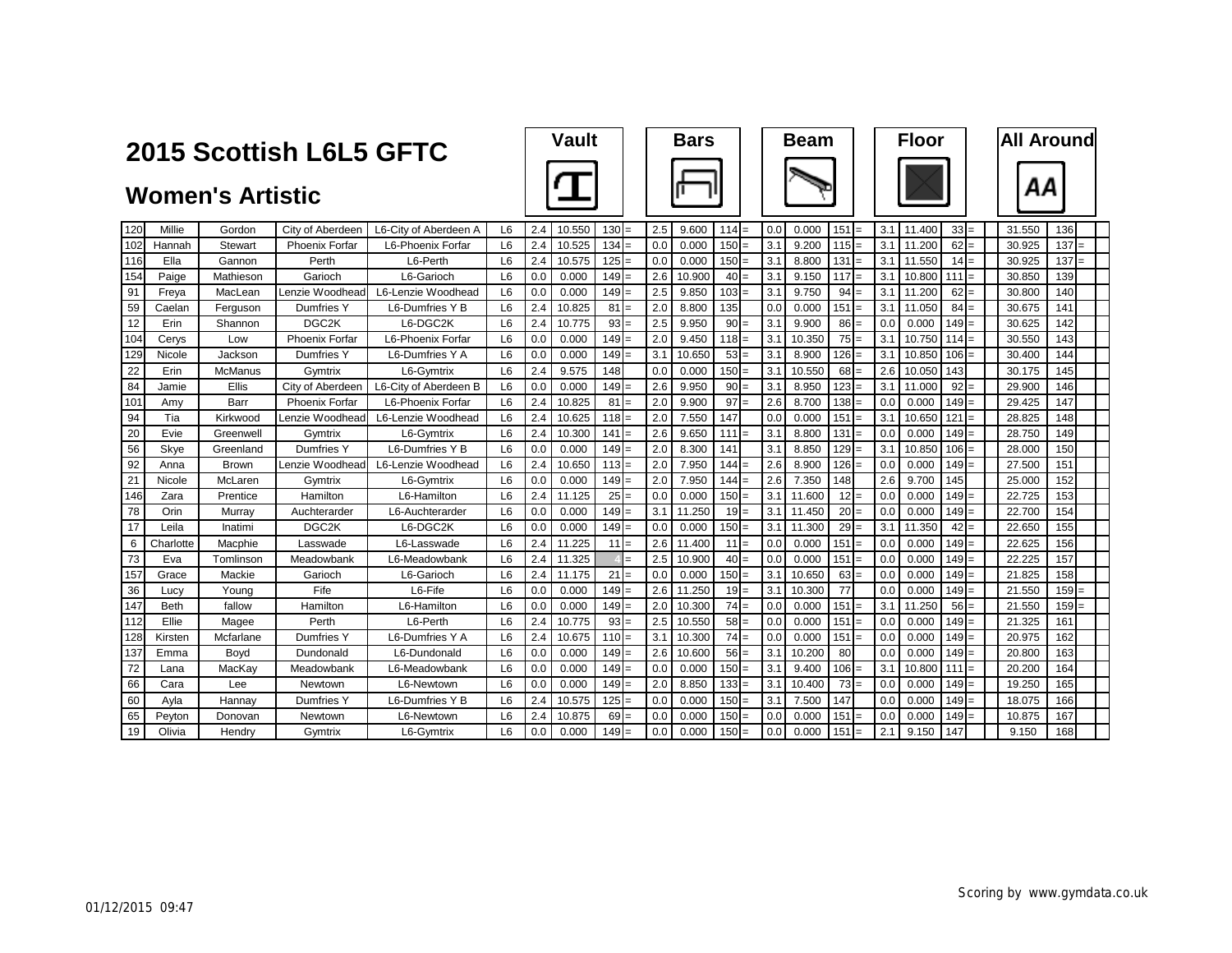### **Women's Artistic**









L5

| No                | <b>Name</b> |                  | Club              | <b>Team</b>                          | Comp           | D   | VT     |        |       | D   | <b>UB</b> |                | D   | BB     |                |     | D   | <b>FX</b> |        |     | AA     |        |  |
|-------------------|-------------|------------------|-------------------|--------------------------------------|----------------|-----|--------|--------|-------|-----|-----------|----------------|-----|--------|----------------|-----|-----|-----------|--------|-----|--------|--------|--|
| 175               | Bella       | Ryce             | Fife              | L5-Fife                              | L <sub>5</sub> | 2.4 | 11.300 | $27 =$ |       | 3.3 | 11.250    |                | 3.3 | 11.850 |                |     | 3.3 | 11.500    | $12 =$ |     | 45.900 |        |  |
| $\frac{257}{264}$ | Kirsten     | Wood             | Garioch           | L5-Garioch                           | L <sub>5</sub> | 2.4 | 11.350 | $22 =$ |       | 3.1 | 11.550    | $\overline{2}$ | 3.3 | 11.150 | $14 =$         |     | 3.3 | 11.650    | $3 =$  |     | 45.700 |        |  |
|                   | <b>Beth</b> | Jardine          | Hamilton          | L5-Hamilton A                        | L <sub>5</sub> | 2.4 | 11.350 | $22 =$ |       | 3.1 | 10.650    | $26 =$         | 3.3 | 12.050 | $\overline{2}$ |     | 3.2 | 11.350    | $17 =$ |     | 45.400 | 3      |  |
| 266               | Naomi       | Chin             | Hamilton          | L5-Hamilton A                        | L <sub>5</sub> | 3.0 | 11.700 | $3 =$  |       | 2.5 | 10.850    | $16 =$         | 2.8 | 10.900 | 17             |     | 3.3 | 11.700    | 1.     |     | 45.150 |        |  |
| 289               | Rowan       | Irvine           | City of Edinburgh | L5-City of Edinburgh A               | L <sub>5</sub> | 2.4 | 11.400 | $18 =$ |       | 2.5 | 10.700    | 24             | 3.3 | 11.500 | 9              |     | 3.2 | 11.300    | $22 =$ |     | 44.900 |        |  |
| 247               | Imogen      | Tribe            | Dundonald         | L5-Dundonald                         | L <sub>5</sub> | 2.4 | 11.500 | $11 =$ |       | 2.5 | 10.650    | $26 =$         | 3.3 | 10.550 | $22 =$         |     | 3.5 | 11.600    |        | $=$ | 44.300 |        |  |
| 293               | Holly       | Richardson       | Allander          | L5-Allander A                        | L <sub>5</sub> | 2.4 | 11.650 |        | l=    | 2.5 | 10.250    | $55 =$         | 3.3 | 11.150 | $14 =$         |     | 3.4 | 11.150    | $32 =$ |     | 44.200 |        |  |
| 185               | Carys       | Cassells         | Zodiak            | L5-Zodiak                            | L <sub>5</sub> | 2.4 | 11.200 | $36 =$ |       | 3.2 | 11.200    | $\overline{7}$ | 3.5 | 10.300 | $35 =$         |     | 3.5 | 11.400    | $15 =$ |     | 44.100 | 8      |  |
| 198               | Jenni       | Fearnley         | Lasswade          | L5-Lasswade                          | L <sub>5</sub> | 2.4 | 11.350 | $22 =$ |       | 2.5 | 10.600    | 31             | 2.7 | 10.400 | $29 =$         |     | 3.3 | 11.700    |        | $=$ | 44.050 | 9      |  |
| 268               | Millie      | Bell             | Cumbernauld       | L5-Cumbernauld                       | L <sub>5</sub> | 2.4 | 11.000 | $50 =$ |       | 2.5 | 11.000    | $12 =$         | 3.3 | 10.350 | $31 =$         | 3.2 |     | 11.600    |        | $=$ | 43.950 | 10     |  |
| 203               | Kyra        | Thorpe           | City of Edinburgh | L5-City of Edinburgh B               | L <sub>5</sub> | 2.5 | 11.200 | $36 =$ |       | 2.5 | 10.350    | 47             | 3.3 | 11.550 | 8              |     | 3.2 | 10.800    | $60 =$ |     | 43.900 | 11     |  |
| 281               | Janie       | Evans            |                   | Lenzie Woodhead L5-Lenzie Woodhead A | L <sub>5</sub> | 2.4 | 10.600 | $88 =$ |       | 2.7 | 10.150    | $63 =$         | 3.3 | 11.950 | 3              |     | 3.4 | 11.150    | $32 =$ |     | 43.850 | $12 =$ |  |
| 184               | Daisy       | Winskill         | Zodiak            | L5-Zodiak                            | L <sub>5</sub> | 2.4 | 11.550 | $9 =$  |       | 3.2 | 11.450    | $\mathbf{3}$   | 2.7 | 9.500  | $56 =$         |     | 3.5 | 11.350    | $17 =$ |     | 43.850 | $12 =$ |  |
| 229               | Katie       | Frame            | Hamilton          | L5-Hamilton B                        | L <sub>5</sub> | 2.4 | 10.750 | $73 =$ |       | 2.5 | 10.350    | $47 =$         | 3.3 | 11.750 |                |     | 3.2 | 10.900    | $51 =$ |     | 43.750 | $14 =$ |  |
| 292               | <b>Beth</b> | McMichael        | Allander          | L5-Allander A                        | L <sub>5</sub> | 2.4 | 11.450 | $13 =$ |       | 2.5 | 10.450    | $40 =$         | 2.8 | 10.500 | 25             |     | 3.4 | 11.350    | $17 =$ |     | 43.750 | $14 =$ |  |
| 260               | Natasha     | Masson           | Garioch           | L5-Garioch                           | L <sub>5</sub> | 2.4 | 11.450 | $13 =$ |       | 3.1 | 10.300    | 51             | 3.3 | 11.250 | 12             |     | 3.3 | 10.700    | $68 =$ |     | 43.700 | $16 =$ |  |
| 267<br>272        | Niamh       | O'Rourke         | Cumbernauld       | L5-Cumbernauld                       | L <sub>5</sub> | 2.4 | 10.950 | $54 =$ |       | 2.5 | 10.650    | $26 =$         | 3.3 | 10.550 | $22 =$         | 3.2 |     | 11.550    | $9 =$  |     | 43.700 | $16 =$ |  |
|                   | Robyn       | Low              | City of Aberdeen  | L5-City of Aberdeen A                | L <sub>5</sub> | 2.4 | 11.150 | $43 =$ |       | 2.5 | 11.100    | 10             | 3.3 | 10.550 | $22 =$         |     | 3.3 | 10.850    | $54 =$ |     | 43.650 | 18     |  |
| 274               | Katie       | Davie            | City of Aberdeen  | L5-City of Aberdeen A                | L <sub>5</sub> | 3.4 | 11.500 | $11 =$ |       | 2.5 | 10.800    | $18 =$         | 2.7 | 9.650  | 53             |     | 3.4 | 11.650    | $3 =$  |     | 43.600 | 19     |  |
| 187               | Maia        | Clark            | Zodiak            | L5-Zodiak                            | L <sub>5</sub> | 2.4 | 11.300 | $27 =$ |       | 2.5 | 10.150    | 63             | 2.7 | 10.850 | 18             |     | 3.2 | 11.250    | $25 =$ |     | 43.550 | 20     |  |
| 177               | Hannah      | Wood             | Fife              | L5-Fife                              | L <sub>5</sub> | 2.4 | 11.250 | $33 =$ |       | 2.5 | 10.250    | $55 =$         | 2.7 | 10.700 | 20             |     | 3.3 | 11.300    | $22 =$ |     | 43.500 | 21     |  |
| 178               | Emma        | <b>Struthers</b> | Fife              | L5-Fife                              | L <sub>5</sub> | 2.4 | 10.850 | $62 =$ |       | 3.1 | 11.050    | 11             | 3.3 | 10.450 | $26 =$         |     | 3.2 | 11.150    | $32 =$ |     | 43.500 | 21     |  |
| 218               | Leah        | Graham           | City of Aberdeen  | L5-City of Aberdeen B                | L <sub>5</sub> | 3.4 | 11.200 | $36 =$ |       | 2.5 | 10.550    | $33 =$         | 2.9 | 10.050 | $42 =$         |     | 3.5 | 11.550    | $9 =$  |     | 43.350 | 23     |  |
| 228               | Leona       | Kelly            | Hamilton          | L5-Hamilton B                        | L <sub>5</sub> | 2.4 | 10.500 | $94 =$ |       | 2.5 | 10.200    | $60 =$         | 3.3 | 11.700 |                |     | 3.2 | 10.900    | $51 =$ |     | 43.300 | 24     |  |
| 188               | Elspeth     | Scott            | DGC <sub>2K</sub> | L5-DGC2K                             | L <sub>5</sub> | 2.4 | 10.750 | $73 =$ |       | 3.1 | 11.250    |                | 3.3 | 10.200 | $38 =$         |     | 3.3 | 11.050    | $41 =$ |     | 43.250 | 25     |  |
| 273               | Emma        | Kelsey           | City of Aberdeen  | L5-City of Aberdeen A                | L <sub>5</sub> | 2.4 | 10.650 | $83 =$ |       | 2.5 | 10.300    | 51             | 3.3 | 11.900 |                |     | 3.3 | 10.200    | $81 =$ |     | 43.050 | 26     |  |
| 21                | Unnam       | Chaudry          | West Lothian      | L5-West Lothian                      | L <sub>5</sub> | 2.4 | 11.150 | $43 =$ |       | 3.1 | 10.250    | 55             | 2.9 | 10.350 | $31 =$         |     | 3.3 | 11.250    | $25 =$ |     | 43.000 | 27     |  |
| 286               | Hannah      | Rutherford       | City of Edinburgh | L5-City of Edinburgh A               | L <sub>5</sub> | 2.4 | 10.750 | $73 =$ |       | 2.5 | 10.750    | 22             | 3.3 | 10.000 | $44 =$         |     | 3.2 | 11.300    | $22 =$ |     | 42.800 | 28     |  |
| 290               | Leanne      | Harle            | Allander          | L5-Allander A                        | L <sub>5</sub> | 2.4 | 11.350 | $22 =$ |       | 2.5 | 10.150    | $63 =$         | 2.8 | 10.300 | $35 =$         | 3.2 |     | 10.800    | $60 =$ |     | 42.600 | 29     |  |
| 276               | Anna        | Warren           | Auchterarder      | L5-Auchterarder                      | L <sub>5</sub> | 3.0 | 11.600 | $7 =$  |       | 2.5 | 10.350    | $47 =$         | 2.9 | 9.700  | 52             |     | 3.5 | 10.800    | $60 =$ |     | 42.450 | $30 =$ |  |
| 227               | Laura       | McDougall        | Hamilton          | L5-Hamilton B                        | L <sub>5</sub> | 2.4 | 10.850 | $62 =$ |       | 2.5 | 10.000    | $72 =$         | 2.8 | 10.400 | $29 =$         |     | 3.3 | 11.200    | $30 =$ |     | 42.450 | $30 =$ |  |
| 278<br>197        | Ailie       | Kinnear          | Auchterarder      | L5-Auchterarder                      | L <sub>5</sub> | 2.4 | 10.650 | $83 =$ |       | 2.5 | 10.250    | $55 =$         | 2.7 | 10.650 | 21             | 3.2 |     | 10.750    | 67     |     | 42.300 | 32     |  |
|                   | Eve         | Swan             | Arbroath          | L5-Arbroath                          | L <sub>5</sub> | 3.0 | 11.550 |        | $9 =$ | 2.6 | 10.450    | $40 =$         | 2.8 | 9.100  | 67             |     | 3.4 | 11.100    | $36 =$ |     | 42.200 | 33     |  |
| 219               | Nia         | Morrison         | City of Aberdeen  | L5-City of Aberdeen B                | L <sub>5</sub> | 3.2 | 11.600 |        | $7 =$ | 2.5 | 9.250     | 81             | 2.7 | 10.350 | $31 =$         |     | 3.3 | 10.950    | $48 =$ |     | 42.150 | 34     |  |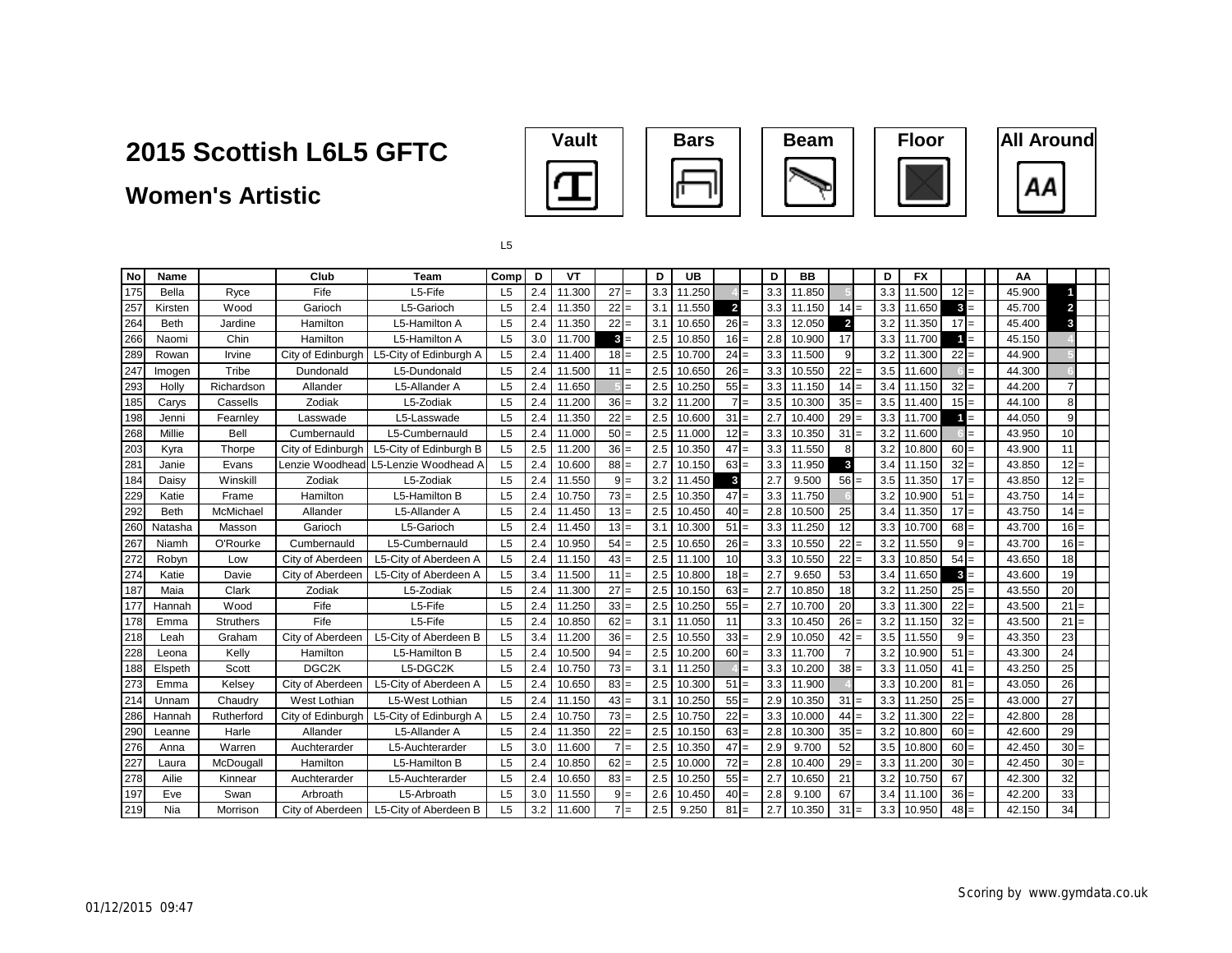|     |          | 2015 Scottish L6L5 GFTC |                   |                                      | <b>Vault</b>   |     |        | <b>Bars</b>    |     |        |                | <b>Beam</b> |     |        | <b>Floor</b>         |     |        | <b>All Around</b> |     |        |        |  |
|-----|----------|-------------------------|-------------------|--------------------------------------|----------------|-----|--------|----------------|-----|--------|----------------|-------------|-----|--------|----------------------|-----|--------|-------------------|-----|--------|--------|--|
|     |          | <b>Women's Artistic</b> |                   |                                      |                |     |        |                |     |        |                |             |     |        |                      |     |        |                   |     | ΑА     |        |  |
| 196 | Tavlor   | <b>McColl</b>           | Arbroath          | L5-Arbroath                          | L <sub>5</sub> | 2.4 | 11.450 | $13 =$         | 3.2 | 10.200 | 60             |             | 3.3 | 9.600  | 54                   | 3.2 | 10.850 | $54 =$            |     | 42.100 | 35     |  |
| 201 | Zara     | <b>Baillie</b>          | Lasswade          | L5-Lasswade                          | L5             | 2.4 | 10.900 | 58             | 2.5 | 10.650 | 26             |             | 2.8 | 8.950  | 68                   | 3.3 | 11.550 | 9                 |     | 42.050 | 36     |  |
| 250 | Bonnie   | Milliken                | Dundonald         | L5-Dundonald                         | L <sub>5</sub> | 2.4 | 10.750 | 73<br>$=$      | 3.1 | 11.200 | $\overline{7}$ | $=$         | 2.8 | 8.650  | 72                   | 3.4 | 11.350 | 17                | $=$ | 41.950 | $37 =$ |  |
| 209 | Kirstv   | Fraser                  | Fyrish            | L5-Fyrish                            | L <sub>5</sub> | 2.4 | 11.200 | 36             | 2.5 | 9.700  | 75             |             | 2.7 | 10.200 | 38                   | 3.3 | 10.850 | 54                |     | 41.950 | 37     |  |
| 258 | Olivia   | Allan-Cook              | Garioch           | L5-Garioch                           | L <sub>5</sub> | 2.4 | 11.000 | 50             | 2.5 | 10.600 | 31             |             | 3.3 | 10.450 | <b>26</b>            | 2.7 | 9.850  | 89                |     | 41.900 | 39     |  |
| 186 | Samantha | Honeyman                | Zodiak            | L5-Zodiak                            | L <sub>5</sub> | 2.4 | 10.650 | 83<br>$=$      | 2.5 | 10.150 | $63 =$         |             | 2.7 | 9.500  | 56                   | 3.4 | 11.600 |                   |     | 41.900 | 39     |  |
| 270 | Amv      | Levett                  | Cumbernauld       | L5-Cumbernauld                       | L <sub>5</sub> | 2.4 | 10.750 | 73             | 2.5 | 10.250 | 55             |             | 2.7 | 10.350 | 31                   | 2.2 | 10.350 | 77                |     | 41.700 | 41     |  |
| 252 | Aimee    | Rendall                 | Meadowbank        | L5-Meadowbank                        | L <sub>5</sub> | 2.4 | 10.800 | 69             | 2.5 | 10.550 | 33             | $=$         | 2.2 | 9.200  | 64                   | 3.2 | 11.000 | 45                |     | 41.550 | 42     |  |
| 181 | Willow   | Murrav                  | Perth             | L5-Perth                             | L5             | 2.4 | 10.450 | 96             | 2.5 | 10.350 | 47             | $=$         | 2.7 | 10.450 | 26                   | 3.2 | 10.250 | 79                |     | 41.500 | 43     |  |
| 254 | Emma     | Calder                  | Meadowbank        | L5-Meadowbank                        | L5             | 2.4 | 10.950 | 54             | 2.5 | 10.800 | 18             |             | 2.7 | 9.150  | 66                   | 3.2 | 10.600 | 71                |     | 41.500 | 43     |  |
| 233 | Olivia   | Kane                    | Beacon            | L5-Beacon                            | L5             | 2.4 | 10.900 | 58             | 2.5 | 10.200 | 60             |             | 2.7 | 10.000 | 44                   | 3.2 | 10.150 | 83                |     | 41.250 | $45 =$ |  |
| 253 | Maya     | Thornton                | Meadowbank        | L5-Meadowbank                        | L <sub>5</sub> | 2.4 | 11.250 | 33             | 2.5 | 10.500 | 36             | $=$         | 2.2 | 8.450  | 76                   | 3.3 | 11.050 | 41                |     | 41.250 | 45     |  |
| 194 | Milly    | Cresswell               | Arbroath          | L5-Arbroath                          | L <sub>5</sub> | 3.0 | 11.800 | $\overline{1}$ | 2.6 | 10.400 | 44             |             | 3.3 | 8.800  | 69                   | 3.3 | 10.200 | 81                |     | 41.200 | 47     |  |
| 204 | Lauren   | Lee                     | City of Edinburgh | L5-City of Edinburgh B               | L5             | 2.5 | 10.850 | 62             | 2.5 | 10.050 | 69             |             | 2.2 | 9.350  | 60                   | 3.2 | 10.950 | 48                |     | 41.200 | 47     |  |
| 282 | Lucy     | Reilly                  | Lenzie Woodhead   | L5-Lenzie Woodhead A                 | L <sub>5</sub> | 2.4 | 10.850 | 62             | 2.5 | 9.450  | 78             | $=$         | 2.7 | 10.000 | 44                   | 3.3 | 10.850 | 54                |     | 41.150 | 49     |  |
| 231 | Nadine   | Ward                    | Hamilton          | L5-Hamilton B                        | L <sub>5</sub> | 2.4 | 10.300 | 97             | 2.5 | 10.500 | 36             |             | 2.7 | 10.000 | 44                   | 3.3 | 10.250 | 79                |     | 41.050 | 50     |  |
| 291 | Abbey    | Orr                     | Allander          | L5-Allander A                        | L5             | 2.4 | 11.650 | $=$            | 2.5 | 10.400 | 44             | $=$         | 2.8 | 7.550  | 93                   | 3.3 | 11.400 | 15                |     | 41.000 | 51     |  |
| 243 | Kayla    | Hudson                  | Dumfries Y        | <b>L5-Dumfries Y</b>                 | L <sub>5</sub> | 2.4 | 11.200 | 36             | 3.1 | 10.450 | 40             |             | 2.7 | 8.400  | 77                   | 3.3 | 10.800 | 60                |     | 40.850 | 52     |  |
| 284 | Amv      | Smith                   |                   | Lenzie Woodhead L5-Lenzie Woodhead A | L <sub>5</sub> | 2.4 | 10.550 | 92             | 2.5 | 9.050  | 86             |             | 3.3 | 9.600  | 54                   | 3.5 | 11.100 | 36                |     | 40.300 | 53     |  |
| 189 | Charlie  | Scott                   | DGC <sub>2K</sub> | L5-DGC2K                             | L5             | 2.4 | 10.750 | 73             | 2.5 | 10.300 | 51             |             | 3.3 | 8.200  | 82                   | 3.3 | 11.000 | 45                |     | 40.250 | 54     |  |
| 244 | Jade     | Handleigh               | Dumfries Y        | L5-Dumfries Y                        | L <sub>5</sub> | 2.4 | 11.200 | 36             | 2.5 | 10.050 | 69             |             | 2.2 | 8.350  | 79                   | 2.7 | 10.550 | 72                |     | 40.150 | 55     |  |
| 182 | Chloe    | Nixon                   | Perth             | L5-Perth                             | L <sub>5</sub> | 2.4 | 11.250 | 33<br>$=$      | 2.5 | 9.000  | 88             |             | 2.7 | 9.200  | 64                   | 3.2 | 10.650 | 70                |     | 40.100 | 56     |  |
| 221 | Nikalya  | Cruden                  | City of Aberdeen  | L5-City of Aberdeen B                | L <sub>5</sub> | 2.4 | 11.400 | 18             | 2.5 | 9.250  | 81             |             | 1.7 | 8.500  | 75                   | 3.3 | 10.950 | 48                |     | 40.100 | 56     |  |
| 222 | Eilidh   | McCafferty              | Allander          | L5-Allander B                        | L <sub>5</sub> | 2.4 | 10.650 | 83             | 2.5 | 8.200  | 97             |             | 2.2 | 10.050 | 42                   | 3.3 | 11.000 | 45                |     | 39.900 | 58     |  |
| 226 | Emma     | Raeside                 | Allander          | L5-Allander B                        | L <sub>5</sub> | 2.4 | 10.750 | 73<br>$=$      | 2.5 | 10.800 | 18             |             | 2.7 | 9.250  | 62                   | 2.3 | 8.950  | 95                |     | 39.750 | 59     |  |
| 183 | Ruth     | Menmuir                 | Perth             | L5-Perth                             | L5             | 2.5 | 10.750 | 73             | 2.5 | 8.350  | 96             |             | 2.7 | 10.100 | 41                   | 3.2 | 10.450 | 74                |     | 39.650 | 60     |  |
| 283 | Eva      | Coleman                 | Lenzie Woodhead   | L5-Lenzie Woodhead A                 | L <sub>5</sub> | 2.4 | 11.000 | 50             | 2.5 | 8.050  | 98             |             | 2.7 | 9.450  | 58                   | 3.2 | 11.150 | 32                |     | 39.650 | 60:    |  |
| 220 | Laura    | Jack                    | City of Aberdeen  | L5-City of Aberdeen B                | L <sub>5</sub> | 2.4 | 11.400 | 18             | 2.5 | 8.800  | 90             |             | 2.2 | 8.350  | 79                   | 3.3 | 10.900 | 51                |     | 39.450 | 62     |  |
| 180 | Katie    | Young                   | Perth             | L5-Perth                             | L <sub>5</sub> | 2.4 | 10.700 | 82             | 2.0 | 8.500  | 95             |             | 2.7 | 8.600  | 73                   | 3.2 | 11.100 | 36                |     | 38.900 | 63     |  |
| 225 | Lauren   | MacKenzie               | Allander          | L5-Allander B                        | L <sub>5</sub> | 2.4 | 10.500 | 94             | 2.5 | 9.600  | 76             |             | 2.2 | 7.750  | 90                   | 3.3 | 10.800 | 60                |     | 38.650 | 64     |  |
| 211 | Darcie   | Houston                 | Fyrish            | L5-Fyrish                            | L <sub>5</sub> | 2.4 | 10.850 | 62             | 2.5 | 9.350  | 80             |             | 1.6 | 7.400  | 95                   | 3.4 | 10.550 | 72                |     | 38.150 | 65     |  |
| 279 | Heather  | Buchanan                | Auchterarder      | L5-Auchterarder                      | L5             | 2.4 | 10.600 | 88             | 2.5 | 10.450 | 40             |             | 2.2 | 6.950  | 97                   | 3.2 | 10.000 | 88                |     | 38.000 | 66     |  |
| 210 | Sophie   | <b>Bath</b>             | Fvrish            | L5-Fyrish                            | L <sub>5</sub> | 2.4 | 11.700 | 3              | 2.5 | 8.700  | 92             |             | 2.2 | 8.400  | 77                   | 2.7 | 9.050  | 93                |     | 37.850 | 67     |  |
| 238 | Anna     | Meechan                 | Lenzie Woodhead   | L5-Lenzie Woodhead B                 | L <sub>5</sub> | 2.4 | 10.550 | 92<br>$=$      | 2.5 | 9.050  | 86             | $=$         | 2.7 | 8.100  | 85                   | 3.3 | 10.100 | 85                |     | 37.800 | 68     |  |
| 275 | Abigail  | Wilson                  | City of Aberdeen  | L5-City of Aberdeen A                | L <sub>5</sub> | 3.4 | 11.300 | 27             | 2.5 | 8.850  | 89             |             | 2.2 | 8.600  | 73                   | 3.2 | 9.000  | 94                |     | 37.750 | 69     |  |
| 239 | Kirsty   | O'Donnel                | Lenzie Woodheac   | L5-Lenzie Woodhead B                 | L5             | 2.4 | 10.600 | 88             | 2.5 | 8.800  | 90             |             | 2.2 | 8.150  | 83                   | 3.3 | 10.050 | 86                |     | 37.600 | 70     |  |
| 224 | Mia      | Glegg                   | Allander          | L5-Allander B                        | L5             | 2.4 | 10.800 | 69<br>$=$      | 2.5 | 9.600  | 76             |             | 2.2 | 7.850  | 87                   | 2.3 | 8.650  | 96                |     | 36.900 | 71     |  |
| 265 | Jenna    | Grant                   | Hamilton          | L5-Hamilton A                        | L5             | 0.0 | 0.000  | 99             | 3.1 | 11.150 | 9              |             | 3.3 | 12.200 | $\blacktriangleleft$ | 3.3 | 11.250 | 25                |     | 34.600 | 72     |  |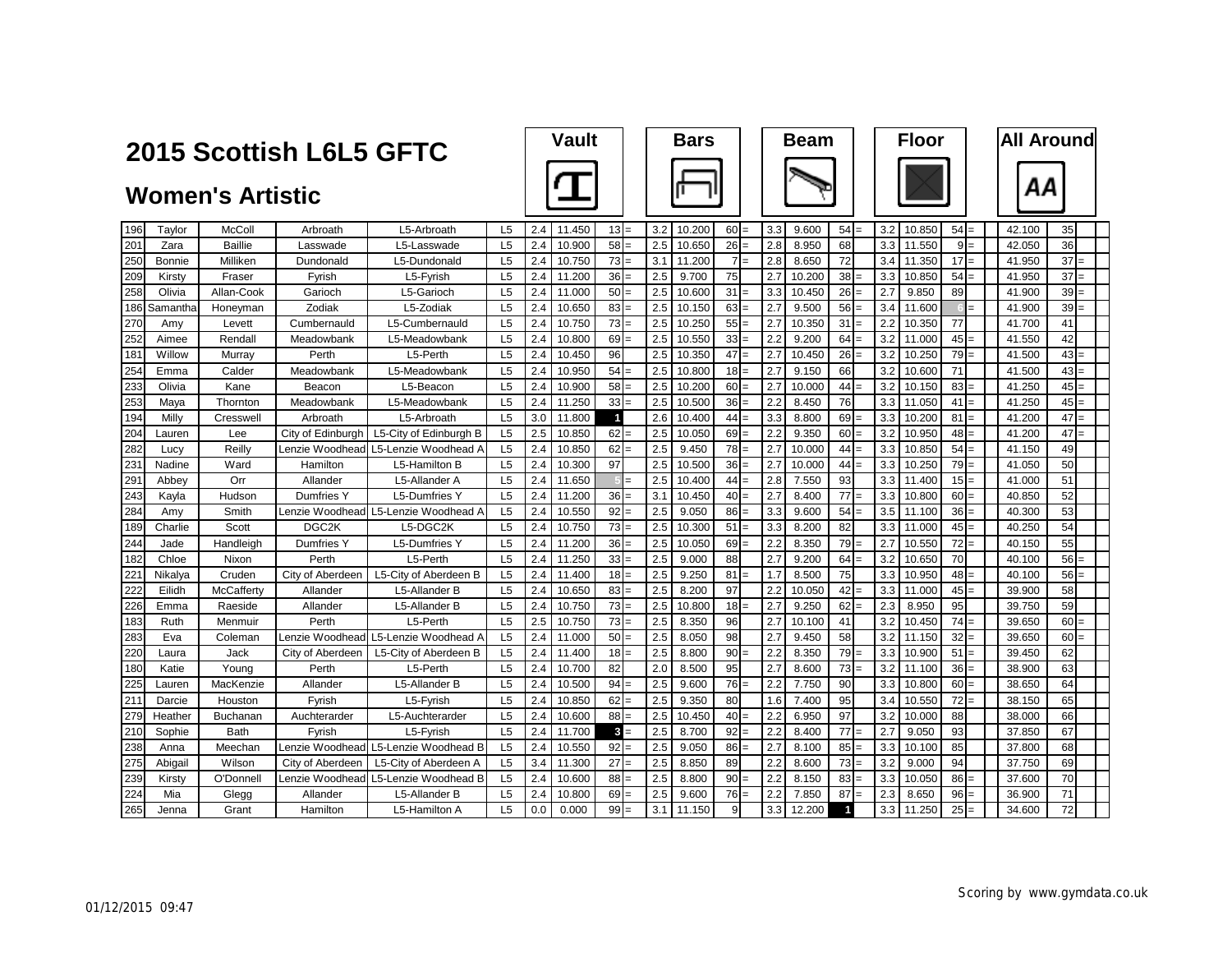|     |          | 2015 Scottish L6L5 GFTC |                    |                                            | <b>Vault</b>   |     |        | <b>Bars</b>     |     |        | <b>Beam</b>      |     |        | <b>Floor</b> |     |        | <b>All Around</b>       |        |         |
|-----|----------|-------------------------|--------------------|--------------------------------------------|----------------|-----|--------|-----------------|-----|--------|------------------|-----|--------|--------------|-----|--------|-------------------------|--------|---------|
|     |          | <b>Women's Artistic</b> |                    |                                            |                |     |        |                 |     |        |                  |     |        |              |     |        |                         | ΑА     |         |
| 207 | Yasmin   | Ali                     |                    | City of Edinburgh   L5-City of Edinburgh B | L5             | 2.4 | 11.200 | $36 =$          | 0.0 | 0.000  | $100 =$          | 3.3 | 11.350 | 10           | 3.2 | 11.500 | 12<br>$=$               | 34.050 | 73      |
| 213 | Niamh    | Llewellyn               | West Lothian       | L5-West Lothian                            | L <sub>5</sub> | 0.0 | 0.000  | 99              | 2.5 | 10.650 | 26               | 3.4 | 10.800 | 19           | 3.3 | 11.650 | $\mathbf{3}$            | 33.100 | 74      |
| 216 | Jessica  | Heeps                   | West Lothian       | L5-West Lothian                            | L <sub>5</sub> | 2.4 | 10.900 | $58 =$          | 0.0 | 0.000  | $100 =$          | 3.3 | 11.350 | $10 =$       | 3.3 | 10.450 | 74<br>$=$               | 32.700 | $75 =$  |
| 192 | Nina     | Rodger                  | DGC <sub>2K</sub>  | L5-DGC2K                                   | L <sub>5</sub> | 2.5 | 11.300 | 27              | 2.5 | 10.300 | 51               | 0.0 | 0.000  | 100          | 3.3 | 11.100 | 36                      | 32.700 | 75      |
| 288 | Katy     | Coats                   | City of Edinburgh  | L5-City of Edinburgh A                     | L <sub>5</sub> | 2.4 | 11.100 | 48              | 2.5 | 10.550 | 33               | 0.0 | 0.000  | 100          | 3.4 | 10.850 | 54<br>$=$               | 32.500 | 77      |
| 285 | Ellie    | Heap                    | City of Edinburgh  | L5-City of Edinburgh A                     | L <sub>5</sub> | 2.5 | 11.400 | $18 =$          | 0.0 | 0.000  | $100 =$          | 3.3 | 9.850  | 49           | 3.2 | 11.200 | 30<br>$=$               | 32.450 | 78      |
| 263 | Lucy     | Mutch                   | Hamilton           | L5-Hamilton A                              | L <sub>5</sub> | 2.4 | 10.800 | 69              | 0.0 | 0.000  | 100              | 2.8 | 9.900  | 48           | 3.2 | 11.350 | 17                      | 32.050 | 79      |
| 190 | Hannah   | Blakeman                | DGC <sub>2</sub> K | L5-DGC2K                                   | L <sub>5</sub> | 2.4 | 10.800 | $69 =$          | 2.5 | 10.800 | $18 =$           | 3.4 | 10.300 | 35           | 0.0 | 0.000  | 98<br>$=$               | 31.900 | 80      |
| 215 | Tiree    | Burchill                | West Lothian       | L5-West Lothian                            | L <sub>5</sub> | 2.4 | 11.150 | $43 =$          | 2.5 | 10.000 | $72 =$           | 0.0 | 0.000  | 100          | 3.3 | 10.450 | 74<br>$\qquad \qquad -$ | 31.600 | 81      |
| 248 | Katie    | Cain                    | Dundonald          | L5-Dundonald                               | L5             | 0.0 | 0.000  | 99              | 2.5 | 11.000 | 12               | 2.2 | 9.350  | 60           | 3.3 | 11.100 | 36                      | 31.450 | 82      |
| 200 | Rebecca  | Leslie                  | Lasswade           | L5-Lasswade                                | L5             | 0.0 | 0.000  | $99 =$          | 2.5 | 10.950 | $14 =$           | 2.7 | 8.800  | 69           | 3.3 | 11.250 | 25<br>$=$               | 31.000 | 83      |
| 249 | Eve      | Bennie                  | Dundonald          | L5-Dundonald                               | L <sub>5</sub> | 2.4 | 11.150 | $43 =$          | 0.0 | 0.000  | 100              | 2.7 | 8.150  | 83           | 3.3 | 11.050 | 41                      | 30.350 | 84      |
| 235 | Amber    | Greig                   | Beacon             | L5-Beacon                                  | L5             | 2.4 | 10.750 | $73 =$          | 2.5 | 10.150 | 63               | 2.7 | 9.250  | 62           | 0.0 | 0.000  | 98                      | 30.150 | 85      |
| 234 | Clara    | Kerr                    | Beacon             | L5-Beacon                                  | L5             | 0.0 | 0.000  | 99              | 2.5 | 10.150 | 63               | 2.7 | 8.750  | 71           | 3.3 | 10.700 | 68                      | 29.600 | 86      |
| 217 | Sophie   | Widdowson               | West Lothian       | L5-West Lothian                            | L <sub>5</sub> | 2.4 | 11.350 | 22              | 3.1 | 10.950 | 14               | 2.2 | 7.000  | 96           | 0.0 | 0.000  | 98                      | 29.300 | 87      |
| 212 | Ellie    | McKintosh               | Fyrish             | L5-Fyrish                                  | L <sub>5</sub> | 2.4 | 10.650 | 83              | 2.5 | 9.200  | 84               | 2.2 | 9.400  | 59           | 0.0 | 0.000  | 98                      | 29.250 | 88      |
| 236 | lona     | Wilson                  | Beacon             | L5-Beacon                                  | L5             | 3.0 | 11.300 | 27              | 2.5 | 8.700  | 92               | 0.0 | 0.000  | 100          | 3.3 | 9.200  | 92                      | 29.200 | 89      |
| 205 | Jodi     | White                   | City of Edinburgh  | L5-City of Edinburgh B                     | L <sub>5</sub> | 0.0 | 0.000  | 99              | 2.5 | 10.050 | 69               | 2.2 | 8.100  | 85           | 3.2 | 10.800 | 60                      | 28.950 | 90      |
| 202 | Alex     | McInnes                 | Lasswade           | L5-Lasswade                                | L <sub>5</sub> | 2.4 | 10.850 | $62 =$          | 0.0 | 0.000  | 100 <sub>l</sub> | 1.5 | 6.800  | 98           | 3.2 | 11.050 | 41                      | 28.700 | 91      |
| 245 | Emily    | Richardson              | Dumfries Y         | <b>L5-Dumfries Y</b>                       | L <sub>5</sub> | 2.4 | 10.900 | $58 =$          | 2.5 | 9.750  | 74               | 2.2 | 7.700  | 91           | 0.0 | 0.000  | 98                      | 28.350 | 92      |
| 280 | Arrianne | McCrosson               | Auchterarder       | L5-Auchterarder                            | L <sub>5</sub> | 2.4 | 11.050 | 49              | 0.0 | 0.000  | 100              | 1.8 | 7.850  | 87           | 3.2 | 9.450  | 90                      | 28.350 | 92      |
| 240 | Maisie   | Bradley-Hurs            | Lenzie Woodhead    | L5-Lenzie Woodhead B                       | L <sub>5</sub> | 2.4 | 10.250 | 98              | 0.0 | 0.000  | 100              | 2.2 | 7.700  | 91           | 3.3 | 10.300 | 78                      | 28.250 | 94      |
| 232 | Sorcha   | Florence                | Beacon             | L5-Beacon                                  | L <sub>5</sub> | 3.0 | 11.450 | 13 <sup>1</sup> | 0.0 | 0.000  | 100              | 1.6 | 7.500  | 94           | 3.2 | 8.650  | 96                      | 27.600 | 95      |
| 237 | Rachel   | MacLean                 | Lenzie Woodhead    | L5-Lenzie Woodhead B                       | L5             | 0.0 | 0.000  | 99              | 2.0 | 8.000  | 99               | 2.7 | 9.850  | 49           | 2.3 | 9.350  | 91                      | 27.200 | 96      |
| 195 | Rachel   | Murphy                  | Arbroath           | L5-Arbroath                                | L5             | 0.0 | 0.000  | $99 =$          | 2.6 | 9.250  | 81               | 2.2 | 6.750  | 99           | 3.3 | 10.050 | 86<br>$=$               | 26.050 | 97      |
| 262 | Carly    | Fisher                  | Hamilton           | L5-Hamilton A                              | L5             | 2.4 | 10.600 | 88              | 3.1 | 11.950 | $\blacksquare$   | 0.0 | 0.000  | 100          | 0.0 | 0.000  | 98                      | 22.550 | 98      |
| 176 | Chloe    | Marwick                 | Fife               | L5-Fife                                    | L5             | 0.0 | 0.000  | 99              | 0.0 | 0.000  | 100 <sup>1</sup> | 3.3 | 11.200 | 13           | 3.2 | 11.250 | 25<br>$=$               | 22.450 | 99      |
| 206 | Kirsten  | Ede                     | City of Edinburgh  | L5-City of Edinburgh B                     | L <sub>5</sub> | 3.0 | 11.750 | $\overline{2}$  | 2.5 | 10.500 | 36<br>$=$        | 0.0 | 0.000  | 100          | 0.0 | 0.000  | 98<br>$=$               | 22.250 | $100 =$ |
| 256 | Ciara    | Miller                  | Meadowbank         | L5-Meadowbank                              | L <sub>5</sub> | 0.0 | 0.000  | 99              | 3.1 | 11.250 |                  | 3.3 | 11.000 | 16           | 0.0 | 0.000  | 98                      | 22.250 | 100     |
| 259 | Faye     | Mark                    | Garioch            | L5-Garioch                                 | L5             | 0.0 | 0.000  | $99 =$          | 2.5 | 10.750 | $22 =$           | 0.0 | 0.000  | 100          | 3.3 | 11.500 | 12<br>$=$               | 22.250 | 100     |
| 251 | Lauren   | <b>Birtles</b>          | Dundonald          | L5-Dundonald                               | L <sub>5</sub> | 2.4 | 11.000 | $50 =$          | 2.5 | 10.850 | 16               | 0.0 | 0.000  | 100          | 0.0 | 0.000  | 98                      | 21.850 | 103     |
| 199 | Alex     | Grieve                  | Lasswade           | L5-Lasswade                                | L <sub>5</sub> | 2.4 | 11.300 | 27<br>$=$       | 2.5 | 10.500 | 36               | 0.0 | 0.000  | 100          | 0.0 | 0.000  | 98<br>$=$               | 21.800 | 104     |
| 255 | Oakleigh | Robertson               | Meadowbank         | L5-Meadowbank                              | L5             | 2.4 | 10.950 | 54              | 0.0 | 0.000  | 100              | 0.0 | 0.000  | 100          | 3.2 | 10.850 | 54<br>$=$               | 21.800 | 104     |
| 261 | Savannah | Cordiner                | Garioch            | L5-Garioch                                 | L <sub>5</sub> | 2.4 | 11.150 | 43              | 0.0 | 0.000  | 100              | 3.3 | 10.150 | 40           | 0.0 | 0.000  | 98                      | 21.300 | 106     |
| 287 | Emma     | Richards                | City of Edinburgh  | L5-City of Edinburgh A                     | L <sub>5</sub> | 0.0 | 0.000  | 99              | 2.5 | 10.700 | 24               | 3.3 | 9.850  | 49           | 0.0 | 0.000  | 98                      | 20.550 | 107     |
| 179 | Holly    | Gordon                  | Fife               | L5-Fife                                    | L <sub>5</sub> | 2.4 | 10.850 | 62              | 2.5 | 9.450  | 78               | 0.0 | 0.000  | 100          | 0.0 | 0.000  | 98                      | 20.300 | 108     |
| 246 | Hana     | Kina                    | Dumfries Y         | <b>L5-Dumfries Y</b>                       | L <sub>5</sub> | 0.0 | 0.000  | 99              | 2.5 | 8.550  | 94               | 0.0 | 0.000  | 100          | 3.2 | 10.800 | 60                      | 19.350 | 109     |
| 242 | Annabel  | King                    | Dumfries Y         | L5-Dumfries Y                              | L <sub>5</sub> | 2.4 | 10.950 | $54 =$          | 0.0 | 0.000  | $100 =$          | 2.7 | 7.850  | 87           | 0.0 | 0.000  | 98<br>$=$               | 18.800 | 110     |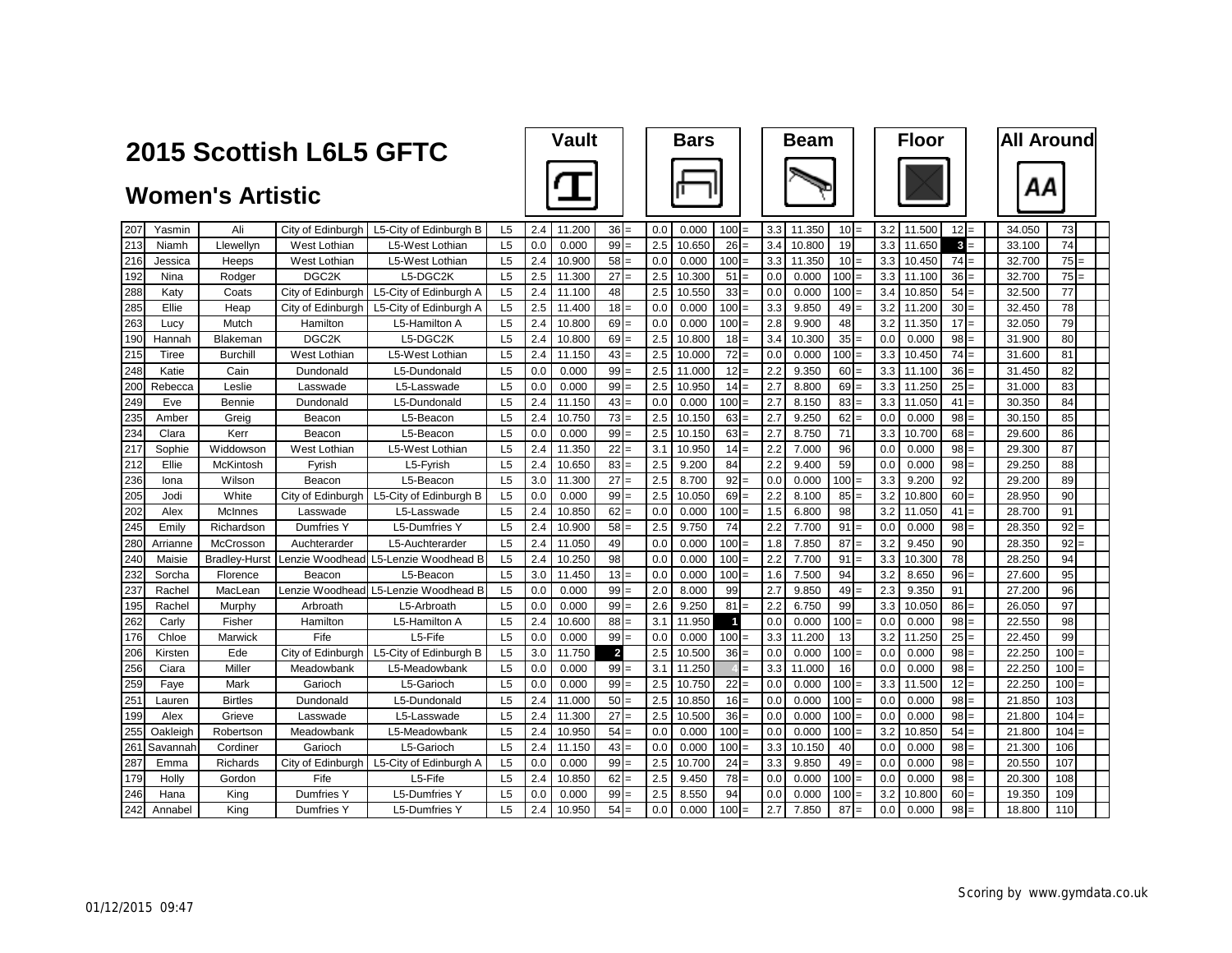**Women's Artistic**

| <b>Vault</b> | <b>Bars</b> | <b>Beam</b>                | <b>Floor</b>                          | <b>All Around</b> |
|--------------|-------------|----------------------------|---------------------------------------|-------------------|
|              |             |                            |                                       |                   |
| .<br>---     | .<br>.      | $ -$<br>$  -$<br>- - - - - | $  \overline{\phantom{a}}$<br>------- | .<br>.            |

| <b>Beam</b> |
|-------------|
|             |

| or | <b>All Arou</b> |
|----|-----------------|
|    |                 |

| 191 | Aimee  | Boath  | DGC <sub>2</sub> K | L5-DGC2K                             | L5 | $0.0 \perp$    | 0.000 | $99 =$ | 0.0 | 0.000      | $100 =$ | 2.71          | 8.300 | 81      |                  | 2.7 10.150 | $83 =$ | 18.450 | 1111 |  |
|-----|--------|--------|--------------------|--------------------------------------|----|----------------|-------|--------|-----|------------|---------|---------------|-------|---------|------------------|------------|--------|--------|------|--|
| 193 | _ucv   | Hopper | Arbroath           | -5-Arbroath                          | L5 | $3.0\text{ I}$ | 1.450 | $13 =$ | 0.0 | 0.000      | $100 =$ | $0.0\sqrt{2}$ | 0.000 | 100     | $\vert$ 0.0      | 0.000      | $98 =$ | 1.450  | 112I |  |
| 277 | Chloe  | Bain   | Auchterarder       | L5-Auchterarder                      | L5 | $0.0\,$        | 0.000 | $99 =$ |     | 2.5 10.400 | $44 =$  | $0.0\sqrt{2}$ | 0.000 | $100 =$ | $\overline{0.0}$ | 0.000      | $98 =$ | 10.400 | 113l |  |
| 241 | Hannah | Little |                    | Lenzie Woodhead L5-Lenzie Woodhead B | L5 | $0.0$ I        | 0.000 | $99 =$ | 2.5 | 9.100      | 85      | 0.0           | 0.000 | $100 =$ | $\vert$ 0.0      | 0.000      | $98 =$ | 9.100  | 114  |  |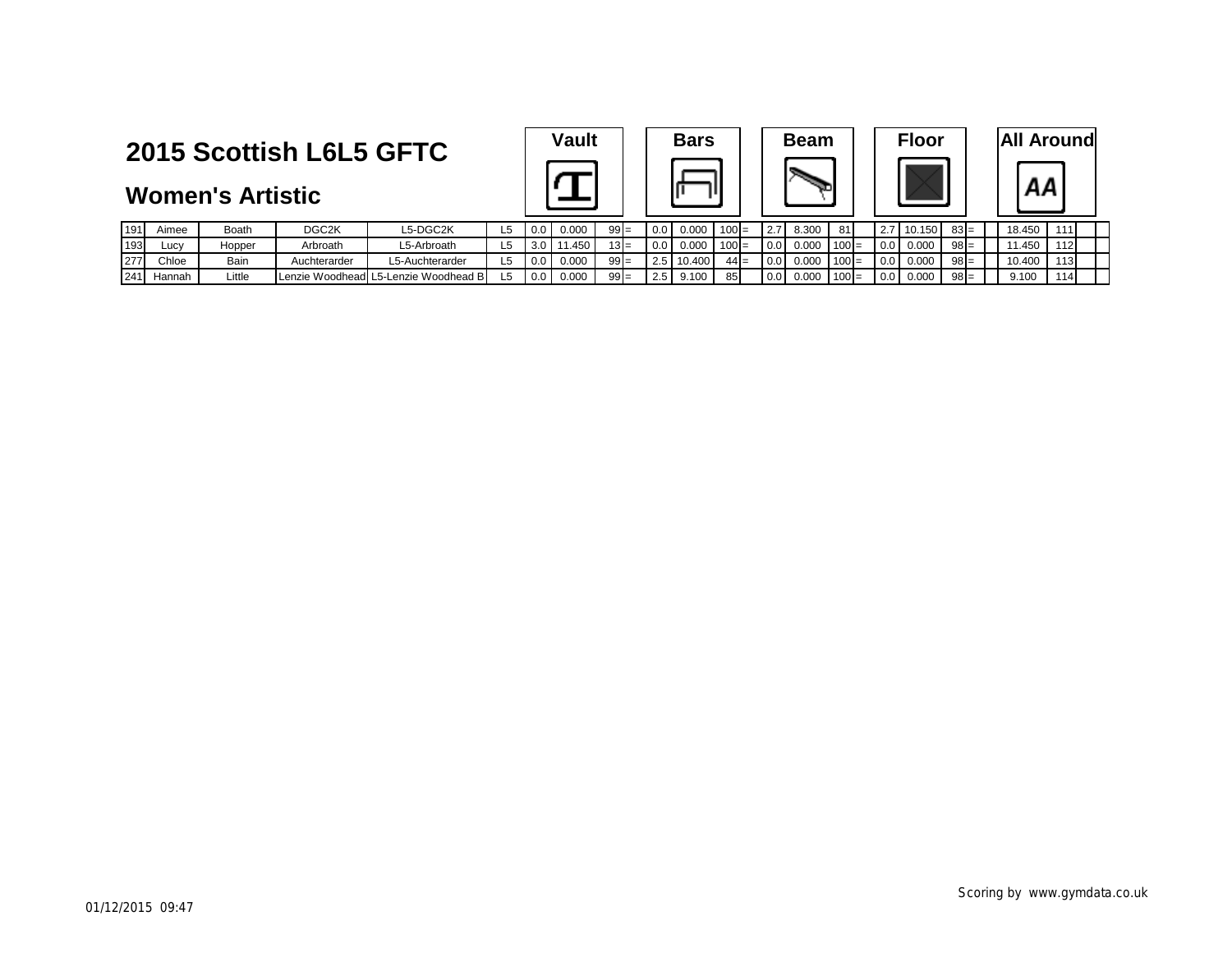### **Women's Artistic**











**GFTC** 

| No  | Name      |                | Club              | <b>Team</b>                              | Comp        | D   | VT     |                |        | D   | UB     |                | D   | <b>BB</b> |                | D   | <b>FX</b> |              |        | AA     |    |     |
|-----|-----------|----------------|-------------------|------------------------------------------|-------------|-----|--------|----------------|--------|-----|--------|----------------|-----|-----------|----------------|-----|-----------|--------------|--------|--------|----|-----|
| 334 | Louise    | McColgan       | Largs             | GFTC-Largs A                             | <b>GFTC</b> | 4.4 | 12.800 |                |        | 4.5 | 12.350 |                | 5.5 | 12.750    |                | 5.1 | 11.900    |              |        | 49.800 |    |     |
| 353 | Isabella  | Tolometti      | Garioch           | <b>GFTC-Garioch A</b>                    | <b>GFTC</b> | 4.4 | 13.250 |                |        | 4.5 | 12.250 | $\overline{2}$ | 4.7 | 11.700    |                | 4.7 | 12.150    | $\mathbf{2}$ |        | 49.350 | 2  |     |
| 307 | Cara      | Kennedv        | City of Glasgow   | <b>GFTC-City of Glasgow</b>              | <b>GFTC</b> | 3.8 | 12.400 | $18 =$         |        | 4.0 | 11.000 |                | 4.8 | 12.600    | $\overline{2}$ | 4.  | 12.400    |              |        | 48.400 | 3  |     |
| 331 | Rosa      | Holm-Huxley    | Dundee            | GFTC-Dundee                              | <b>GFTC</b> | 4.0 | 12.300 | $23 =$         |        | 3.8 | 10.900 |                | 3.9 | 11.550    |                | 3.7 | 11.550    | 11           |        | 46.300 |    |     |
| 354 | Megan     | Wright         | Garioch           | <b>GFTC-Garioch A</b>                    | <b>GFTC</b> | 4.2 | 13.200 | $\overline{2}$ |        | 2.1 | 10.450 | 9              | 2.9 | 10.500    | 13             | 4.5 | 11.850    |              |        | 46.000 |    |     |
| 330 | Hayley    | Bell           | Dundee            | GFTC-Dundee                              | <b>GFTC</b> | 4.2 | 12.550 | $14 =$         |        | 1.9 | 9.250  | 19             | 4.0 | 11.900    | 3              | 4.5 | 11.950    |              |        | 45.650 |    |     |
| 308 | Megan     | Morrison       | City of Glasgow   | <b>GFTC-City of Glasgow</b>              | <b>GFTC</b> | 4.0 | 12.550 | $14 =$         |        | 2.7 | 9.500  | 14             | 4.2 | 11.650    |                | 4.8 | 11.600    | 10           |        | 45.300 |    |     |
| 328 | Ellie     | Russell        | West Lothian      | <b>GFTC-West Lothian</b>                 | <b>GFTC</b> | 4.0 | 12.650 | $10 =$         |        | 3.4 | 9.400  | $16 =$         | 4.1 | 11.600    |                | 4.5 | 11.150    | 17           |        | 44.800 | 8  |     |
| 306 | Gaynor    | McGiffen       | City of Glasgow   | <b>GFTC-City of Glasgow</b>              | <b>GFTC</b> | 4.0 | 11.800 | 27             |        | 2.5 | 10.400 | 10             | 3.9 | 11.200    |                | 3.2 | 11.050    | 18           |        | 44.450 | 9  |     |
| 335 | Kacev     | Morrison       | Largs             | GFTC-Largs A                             | <b>GFTC</b> | 4.0 | 12.900 |                |        | 3.0 | 10.600 | 7 <sup>1</sup> | 5.0 | 9.600     | $29 =$         | 4.8 | 11.200    | 16           |        | 44.300 | 10 |     |
| 337 | Lucia     | Coggins        | Largs             | GFTC-Largs A                             | <b>GFTC</b> | 3.8 | 12.700 |                | $8 =$  | 0.9 | 9.450  | 15             | 3.3 | 10.200    | $17 =$         | 3.6 | 11.650    | 9            |        | 44.000 | 11 |     |
| 325 | Lauren    | McCormack      | West Lothian      | GFTC-West Lothian                        | <b>GFTC</b> | 3.8 | 12.550 | $14 =$         |        | 1.7 | 9.800  | 12             | 4.0 | 9.500     | 37             | 3.7 | 12.000    |              |        | 43.850 | 12 |     |
| 321 | Lucv      | MacFadden      | Meadowbank        | GFTC-Meadowbank                          | <b>GFTC</b> | 4.0 | 13.000 | 3              |        | 1.8 | 9.050  | 22             | 3.1 | 9.350     | $41 =$         | 3.9 | 11.800    |              |        | 43.200 | 13 |     |
| 320 | Carly     | MacFadden      | Meadowbank        | GFTC-Meadowbank                          | <b>GFTC</b> | 4.2 | 12.450 | 17             |        | 1.8 | 9.200  | 20             | 4.2 | 10.200    | $17 =$         | 3.5 | 11.250    | 15           |        | 43.100 | 14 |     |
| 336 | Anna      | Hollins        | Largs             | GFTC-Largs A                             | <b>GFTC</b> | 4.0 | 12.750 | $\overline{7}$ |        | 2.6 | 8.950  | 25             | 4.7 | 9.250     | $43 =$         | 4.2 | 12.050    | 3            |        | 43.000 | 15 |     |
| 303 | Olivia    | Young          | Fife              | GFTC-Fife                                | <b>GFTC</b> | 4.0 | 12.300 | $23 =$         |        | 1.1 | 8.900  | $26 =$         | 3.2 | 10.800    | 10             | 3.5 | 10.050    | 43           |        | 42.050 | 16 |     |
| 356 | Leah      | Reid           | Garioch           | <b>GFTC-Garioch B</b>                    | <b>GFTC</b> | 3.8 | 12.650 | $10 =$         |        | 1.1 | 8.700  | 30             | 3.0 | 9.650     | $27 =$         | 3.5 | 10.650    | 26           |        | 41.650 | 17 |     |
| 296 | Crystelle | Lake           | Zippys            | GFTC-Zippys                              | <b>GFTC</b> | 4.0 | 12.600 | 13             |        | 1.8 | 7.900  | $43 =$         | 3.1 | 10.000    | $21 =$         | 3.5 | 10.950    |              | $19 =$ | 41.450 | 18 |     |
| 358 | Daisy     | Willcocks      | Garioch           | <b>GFTC-Garioch B</b>                    | <b>GFTC</b> | 3.8 | 11.500 | $34 =$         |        | 1.3 | 8.900  | $26 =$         | 3.3 | 9.600     | $29 =$         | 3.8 | 11.350    | 13           |        | 41.350 | 19 |     |
| 309 | Cara      | McDickom       | City of Glasgow   | <b>GFTC-City of Glasgow</b>              | <b>GFTC</b> | 3.0 | 11.450 | $36 =$         |        | 1.6 | 9.300  | 18             | 2.8 | 9.750     | $25 =$         | 3.4 | 10.700    | 25           |        | 41.200 | 20 |     |
| 326 | Anna      | Cameron        | West Lothian      | <b>GFTC-West Lothian</b>                 | <b>GFTC</b> | 4.0 | 12.400 | $18 =$         |        | 0.8 | 8.650  | 31             | 2.9 | 9.750     | $25 =$         | 3.2 | 10.350    |              | $36 =$ | 41.150 | 21 |     |
| 350 | Isobel    | Findlay        | Auchterarder      | GFTC-Auchterarder                        | <b>GFTC</b> | 4.2 | 12.700 |                | $8I =$ | 1.3 | 8.600  | 33             | 2.9 | 8.450     | 51             | 3.4 | 9.900     |              | $44 =$ | 39.650 | 22 |     |
| 345 | Grace     | Muir           | Hamilton          | GFTC-Hamilton                            | <b>GFTC</b> | 2.6 | 11.050 | $48 =$         |        | 0.8 | 8.350  | 34             | 2.7 | 9.900     | $23 =$         | 2.8 | 10.250    | 40           |        | 39.550 | 23 | $=$ |
| 314 | Amelia    | Leslie         | City of Edinburgh | <b>GFTC-City of Edinburgh</b>            | <b>GFTC</b> | 3.0 | 11.600 | 32             |        | 0.6 | 7.850  | 45             | 2.1 | 9.600     | $29 =$         | 2.8 | 10.500    |              | $29 =$ | 39.550 | 23 | $=$ |
| 322 | Lucy      | <b>McManus</b> | Meadowbank        | GFTC-Meadowbank                          | <b>GFTC</b> | 3.0 | 11.950 | 25             |        | 0.6 | 7.550  | $47 =$         | 2.6 | 10.200    | $17 =$         | 2.6 | 9.750     | 48           |        | 39.450 | 25 |     |
| 301 | Nadia     | Gibson         | Fife              | GFTC-Fife                                | <b>GFTC</b> | 2.6 | 11.300 | $40 =$         |        | 0.6 | 8.350  | 34             | 2.5 | 9.000     | 47             | 3.0 | 10.400    |              | $34 =$ | 39.050 | 26 |     |
| 343 | Kennedi   | Foster         | Hamilton          | GFTC-Hamilton                            | <b>GFTC</b> | 2.6 | 11.050 | $48 =$         |        | 0.7 | 8.100  | $38 =$         | 2.8 | 9.100     | 45             | 3.0 | 10.600    | 27           |        | 38.850 | 27 |     |
| 317 | Kira      | McRobb         | Beacon            | GFTC-Beacon                              | <b>GFTC</b> | 3.4 | 11.750 | $28 =$         |        | 0.4 | 7.350  | 50             | 2.6 | 9.550     | 36             | 2.6 | 9.900     |              | $44 =$ | 38.550 | 28 |     |
| 304 | Eve       | <b>Bremner</b> | Fife              | GFTC-Fife                                | <b>GFTC</b> | 2.4 | 10.650 | $53 =$         |        | 0.6 | 6.850  | 53             | 2.6 | 10.300    | 16             | 3.0 | 10.350    |              | $36 =$ | 38.150 | 29 |     |
| 310 | Margret   | Bjarnadottir   |                   | City of Edinburgh GFTC-City of Edinburgh | <b>GFTC</b> | 3.0 | 11.100 | $46 =$         |        | 0.6 | 6.950  | 51             | 2.1 | 9.600     | $29 =$         | 2.7 | 10.450    |              | $31 =$ | 38.100 | 30 |     |
| 338 | Chloe     | Ashmead        | Largs             | GFTC-Largs B                             | <b>GFTC</b> | 2.6 | 10.650 | $53 =$         |        | 0.5 | 7.550  | 47             | 2.5 | 8.050     | 52             | 3.3 | 10.850    |              | $21 =$ | 37.100 | 31 |     |